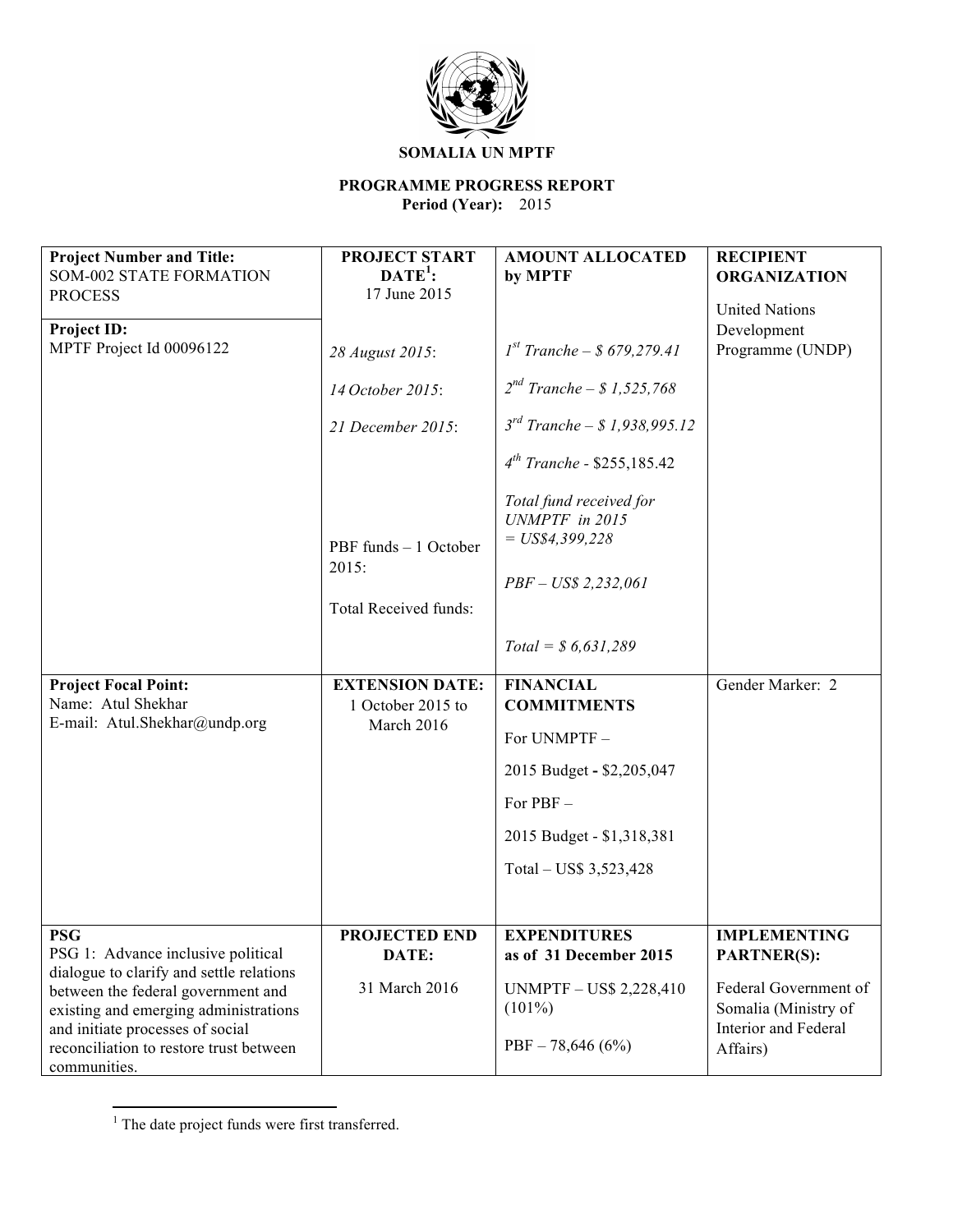

|                                                                                                                                                                                         |  |                                                             |                                                     | <b>United Nations</b> |
|-----------------------------------------------------------------------------------------------------------------------------------------------------------------------------------------|--|-------------------------------------------------------------|-----------------------------------------------------|-----------------------|
|                                                                                                                                                                                         |  |                                                             |                                                     | Somalia Mission       |
| <b>Priority/Milestone</b>                                                                                                                                                               |  |                                                             |                                                     | (UNSOM)               |
| 1.1. National reconciliation commission<br>established and peace building and<br>reconciliation programs developed                                                                      |  |                                                             |                                                     |                       |
| 1.2 Inclusive consultations on the<br>establishment of administrations<br>conducted in at least 10 regions and<br>administrations established                                           |  |                                                             |                                                     |                       |
| 1.3. Inter-regional dialogue on the<br>formation of federal states initiated                                                                                                            |  |                                                             |                                                     |                       |
| 1.4. Annual conference on political<br>dialogue with the executive head of<br>states of existing and emerging<br>administrations convened by the<br>Federal Government of Somalia (FGS) |  |                                                             |                                                     |                       |
| 1.5. Decision on the federal model<br>reached                                                                                                                                           |  |                                                             |                                                     |                       |
| Location:                                                                                                                                                                               |  |                                                             | <b>Sub-National Coverage Areas (if applicable):</b> |                       |
| National and Regional (South and Central Somalia)                                                                                                                                       |  | Jubbaland, Galmudug, South-West, Hiraan and Middle Shabelle |                                                     |                       |

# **SUMMARY/SITUATION UPDATE:**

The United Nations Development Programme's (UNDP's) 'Support to the Federal State Formation Process' Project provides assistance to the Federal Government of Somalia in its endeavor to form interim regional administrations (IRAs) and also provides direct support to the new (interim) Federal Member State administrations. The Federal Government, guided by Vision 2016, will facilitate the process of forming IRAs as precursors to full-fledged federal member states, consistent with the Provisional Constitution and Somalia's laws and with the participation of local authorities, traditional leaders, civil society, women and youth.

The project was endorsed by the Somalia Development and Reconstruction Facility (SDRF) in March 2015 and formally signed by the Ministry of Interior and Federal Affairs (MOIFA) and the United Nations (UN) on 17 June 2015. The project has since been delivering on a set of initial activities to contribute to peace- and state-building goals ― specifically, Peace-building and State-building Goal (PSG) 1 — through support to the establishment of state administrations in furtherance of the Vision 2016 and the Somali Compact. These activities contribute to supporting FGS and emerging/interim administrations with: reconciliation and the state formation process; the formation and establishment of a Boundaries and Federation Commission (BFC); the promotion of citizen and civil society awareness and understanding of the federalization, legal framework and boundaries process; and support to emerging states to have basic functional organizational structures in place.

Between July and December 2015, the project contributed significantly towards state formation and interim regional administration. The key contributions during this period are highlighted below:

• The Galmudug Interim Administration (GIA) was established with the active support of the project and other partners such as the Somalia Stability Fund (SSF). This included providing human resources support to the Technical committee on Galmudug State formation. Air and ground transportation support to the delegates and participants were also provided to help them attend and contribute to the state formation process. A series of advocacy and consultative workshops were organized to include minorities, women and youth in the reconciliation and Galmudug administration process. The project worked closely with other international organizations, such as SSF, Finish Church Aid and other international and local non-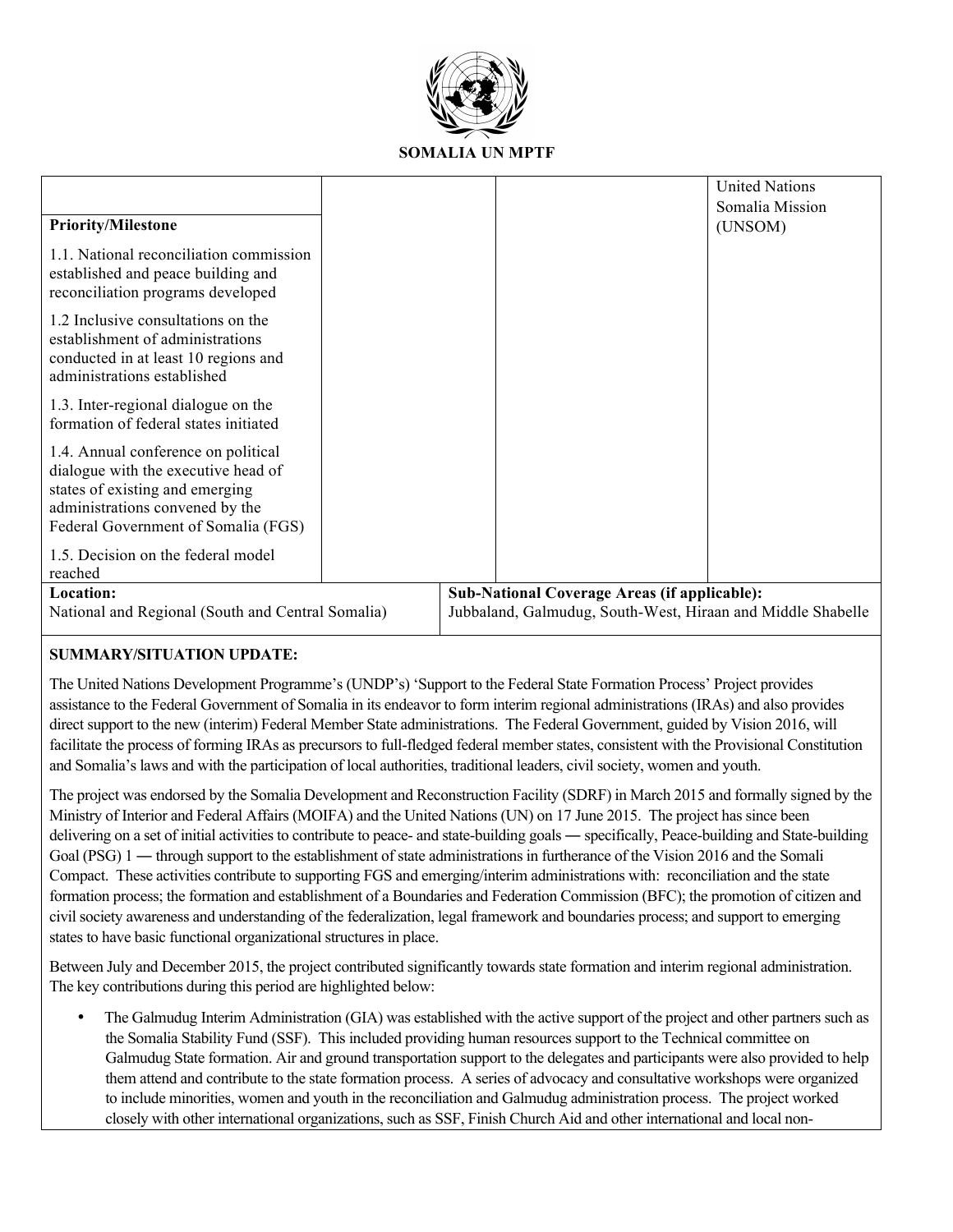

governmental organizations (NGOs), to provide coherent support to the process. This led to the establishment of the Administration in mid-July 2015. Besides this, the project rendered technical expertise to support the development of Charters for the Interim Jubbaland Administration (IJA), Interim South West Administration (ISWA) and GIA. These Charters attest to the formation of the new states and also establish the basis for a coherent constitutional framework in the new state. In the fourth quarter of 2015, the project initiated a reconciliation initiative in Hiraan and Middle Shabelle. An agreement on the establishment of Hiraan and Middle Shabelle Interim Administration was formed based on initial dialogue with relevant stakeholders.

- During the year, the project played an active role in the establishment of the BFC through capacity building supports. The BFC Act was endorsed in the FGS Parliament on 21 December 2014, and immediately followed by a process to recruit BFC Commissioners in early 2015. The project supported MOIFA in the process of identifying and vetting potential candidates for the position. All nine Commissioners were mobilized on 7 July 2015. In the month of July 2015, office space was established at Villa Somalia for the BFC and all members were provided with office equipment and furniture through the project. The project also provided orientation and capacity building support to BFC members (8 men and 1 woman) to enable them to undertake their roles and mandates. This support included initiating the development of the strategic framework on federalism and boundary demarcation, which are key mandates of the BFC. In addition, the BFC was supported with outreach and the facilitation of stakeholder dialogue on boundary-related issues and the state formation process.
- In the area of state formation and federalism outreach and communication, the project supported BFC, MOIFA and Interim Administrations to organize a series of workshops/seminars or conferences on federalism, state formation and good governance in Mogadishu, Baidoa, Kismayo and Jowhar. These workshops/conferences have contributed to ensuring that stakeholders, citizens and civil society are fully informed about federalism and boundary demarcation issues. The project has also reached members of the target population with radio messages with the support of the UN Special Political Mission for Somalia (UNSOM), Strategic Communication unit. The workshops/consultation meetings and public outreach interventions were important to sensitizing Somalia citizens on various facets of federalism and as one of the options for the peace- and state-building process.
- Similarly, during the year, the project strengthened MOIFA capacity to coordinate the federalism process in the country. With the support of two technical advisors, the provision of office equipment and training of 82 MOIFA staff (around 20% women) on governance and federalism facilitation process skills, the directorate of MOIFA now has a basic structure and capacity to facilitate and coordinate administration. With this capacity building support, MOIFA is taking the lead in the Hiraan and Middle Shabelle reconciliation process and the GIA formation process.
- Strengthening IRAs to become an operational entity as a Federal Member State is vital and the next step once the administrations are formed. The project initiated capacity development interventions to provide basic knowledge and skills on core functional skills to the newly established ministries of the IRAs. A baseline survey was undertaken for ISWA and IJA to understand capacity building needs and gaps. This helped in developing need-based plans and signing Letter of Agreements (LOAs) with ISWA, IJA and GIA to implement capacity development support to their ministries and offices. Three of four IRAs (IJA, ISWA and GIA) have so far received capacity building support through UNDP consultants and experts in various matters concerning the setting up and running of governments. Similar support will be provided to the fourth IRA ― Hiraan and Middle Shabelle ― once it is established in 2016.

# **Political and Administrative Developments**

# *Interim Jubbaland Administration*

The IJA was formed in August 2013. UNDP and UNSOM provided technical support to the Jubba Constitutional Drafting Committee in finalizing the drafting of a regional constitution in the third quarter of 2015. On 1 August 2015, a Jubba Constituent Assembly comprising of 300 persons, including civil society representatives and clan elders, convened and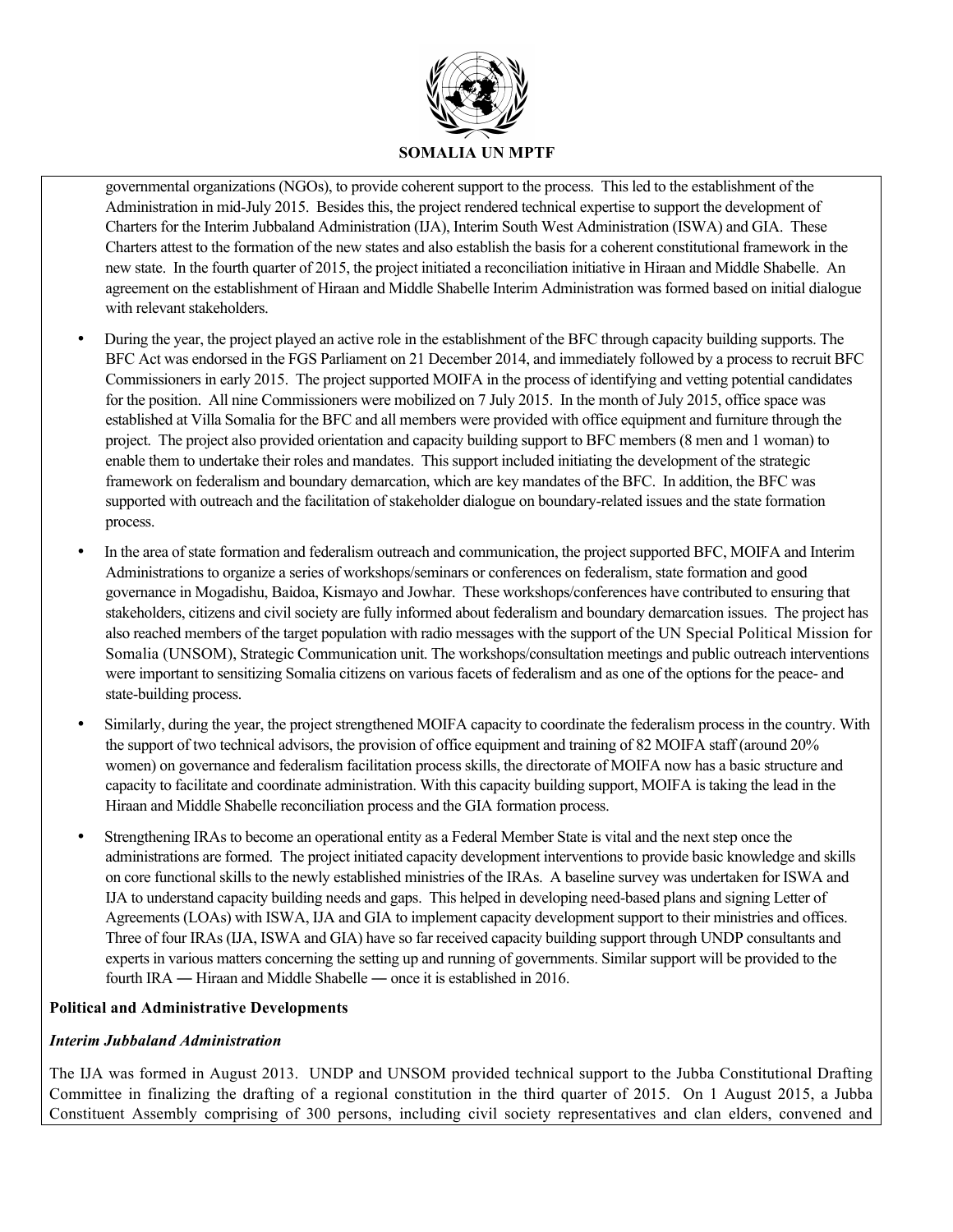

adopted the newly drafted provisional constitution.

Sheikh Ahmed Mohamed Islam "Madobe" was elected as President on 1 August 2015. On 12 September 2015, Somalia President Hassan Sheikh Mohamud, his Prime Minister Omar Abdi Rashid Sharmarke, UN Special Representative of the Secretary General Nicholas Kay and other high profile foreign dignitaries attended the inauguration ceremony of the Jubbaland leader in Kismayo. However, consensus on the inclusivity of the representativeness of the Jubbaland Regional Assembly was difficult to reach between the IJA leadership and the FGS. Following interventions by the FGS on the composition of the Jubbaland Regional Assembly, the IJA agreed to expand the number of legislators by an additional ten seats, bringing its total to 85 seats. The Jubba Provisional Constitution was amended to reflect these changes, as well as make provision for the position of a second vice president in reconciliation conferences supported by the project and UNSOM. Apparent differences with some of the key Marehan actors on questions around inclusivity in the Regional Assembly were partially resolved as a result of the conferences supported by the project.

#### *Interim South West Administration*

The Interim South West Administration (ISWA) was formed in August 2014. By the end of the fourth quarter, the ISWA was working on finalizing the regional assembly process. This process had been delayed because of the need to reconcile the differing communities on the inclusivity of the membership to the regional assembly. An Agreement was reached to create ten additional seats for representatives selected by the ISWA President; this would increase the size of the assembly from 95 to 105 seats. Of the ten additional seats, six would be allocated to non-indigenous Hawiye clans; all ten would have to have been born in the ISWA region. Representatives filling these additional seats would have full voting rights but could not contest the post of Speaker of the Regional Assembly. While ISWA has affirmed its commitment to meet a 20% quota for women members of the assembly, some officials have observed that it will be difficult to meet this quota Prevailing traditional practices as well as security concerns could deter women from seeking selection to the assembly.

The ISWA regional assembly was completed on 28 December 2015 with the swearing in of a total of 146 members. Of these members, 136 were nominated by the ISWA traditional elders, while the remaining 10 were nominated by the ISWA President. The ceremony followed a nearly year-long process of deliberation by the region's traditional elders and ISWA on the allocation of seats by clan, as well as to women and minorities. In order to ensure representation of the latter two constituencies, the assembly was increased in size from the 95-member body envisioned in the ISWA provisional constitution. Women were ultimately allocated 31 seats, thus, meeting the 20 percent requirement set in the provisional constitution and representing the largest share of seats held by women in a Somali federal or state legislative body. Ethnic minorities, who form a significant part of the population in ISWA, were, however, allocated only 13 seats. On 3 January 2016, the assembly elected Abdulkadir Sharif Sheikhuna, a Digil/Tunni, as its Speaker, Mohamed Noor Mohamed Moalim, a Mirifle/Gelidle, as its First Deputy Speaker, and Aweys Hussein Moalim, a member of the Hintire minority group, as its Second Deputy Speaker. The election was witnessed by IGAD and MOIFA, which had jointly facilitated the assembly formation process, as well as by UNSOM and AMISOM. An outstanding issue remains the representation in the assembly of the Darod clan, living along and near the border with Ethiopia. The Darod currently hold four seats in the assembly, a figure that Darod leaders in and outside ISWA have sought to raise. The declaration of an "Upper Bakool" administration on 26 December 2015 by Darod representatives meeting in Elberde town (Bakool region) raised tensions between ISWA and Darod-dominated Puntland and Jubbaland, which are seen by ISWA to be supporting the breakaway administration. On 16 January 2016, Jubbaland President Ahmed Madobe and ISWA President Sharif Hassan agreed to address their differences through bilateral negotiations. The talks would encompass the representation of Digil-Mirifle in the Jubbaland regional assembly as well as of Darod in the ISWA regional assembly.

# *Galmudug Interim Administration*

On 4 July 2015 in Adaado, Galgadud region, the presidential and vice presidential elections for the GIA were held and Abdikarim Hussein Guled, former Minister of National Security, was elected as President and Mohamed Hashi Abdi as Vice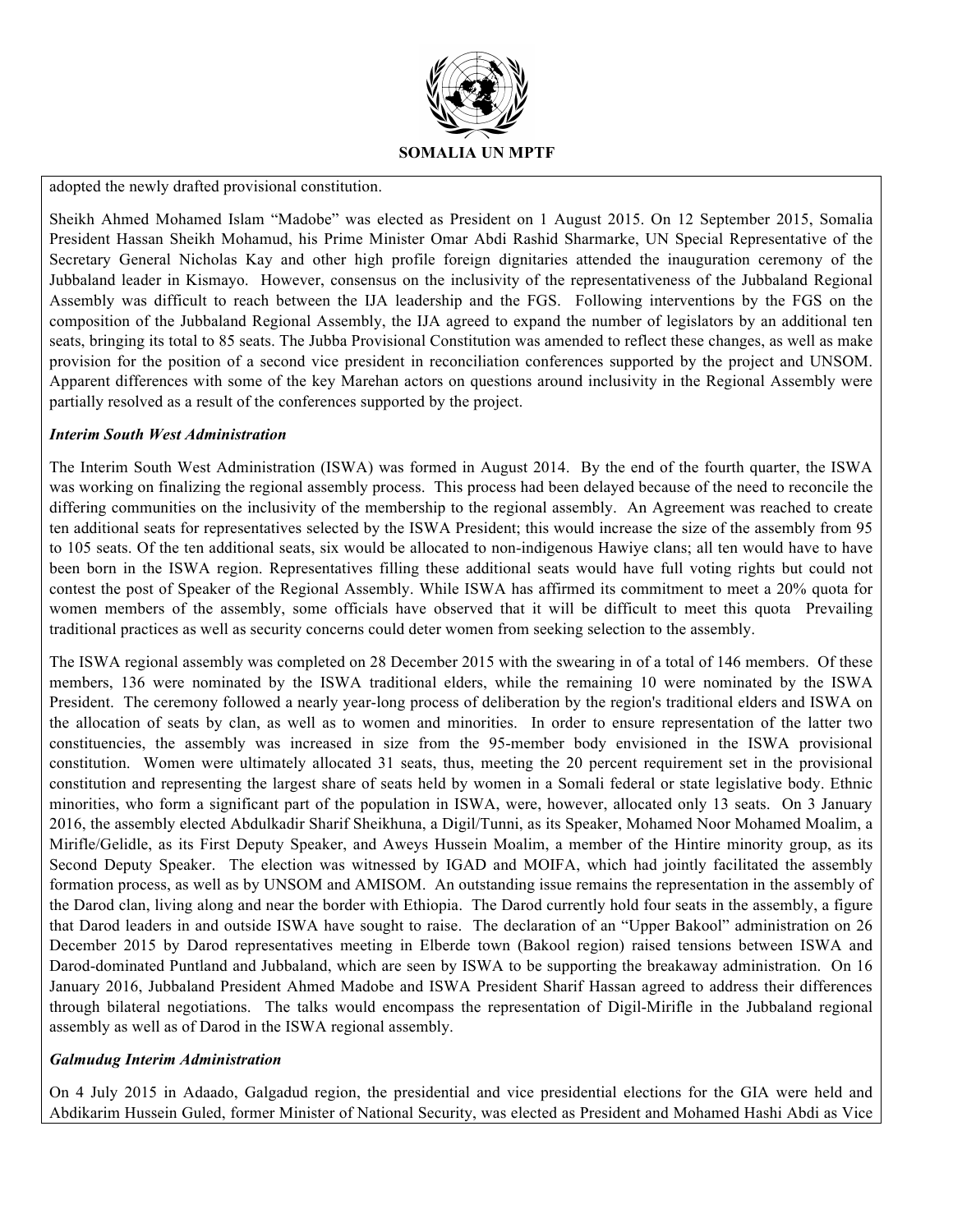

President through a secret ballot. As part of the project support, the election was covered live on television. On 23 July 2015, the presidential inauguration was held in the presence of the FGS President and representatives of the international community in Adaado. Following an agreement on power sharing being signed between GIA and ASWJ on 27 August 2015, the cabinet consisting of 24 ministers, four state ministers and 23 assistant ministers was introduced on 28 August 2015.

Efforts are underway to build the core functions of governance. In early September 2015, GIA organized a strategic retreat and identified six priorities of the administration. A provisional budget has been developed and is being reviewed by the Galmudug regional assembly. In addition, a compound has been identified in Adaado to tentatively accommodate the ministries until they can move to Dhuusamareb.

# *Hiraan and Middle Shabelle*

Encouraged by the completion of the state formation process in Galmudug, the FGS expedited discussions with Hiraan and Middle Shabelle representatives. On 8 August 2015, the agreement that would lead to the establishment of the last remaining regional administration, comprising of Hiraan and Middle Shabelle regions, was reached and signed by stakeholders. While the process for the formation of this administration is currently underway, disagreements over critical issues, particularly the formation of the technical committee, stagnated the process. By the end of 2015, efforts to form the IRA were still ongoing.

# **QUARTERLY PROGRESS REPORT RESULTS MATRIX**

# **SUB-OUTCOME STATEMENT**

Advance inclusive political dialogue to clarify and settle relations between the federal government and existing and emerging administrations and initiate processes of social reconciliation to restore trust between communities.

| <b>OUTPUT STATEMENTS AND NARRATIVE</b>                                                                       |                                  |                                                                                                                                                                                  |                                                                                                        |                                                                                                                                                                                                                       |                                                                                                                    |  |
|--------------------------------------------------------------------------------------------------------------|----------------------------------|----------------------------------------------------------------------------------------------------------------------------------------------------------------------------------|--------------------------------------------------------------------------------------------------------|-----------------------------------------------------------------------------------------------------------------------------------------------------------------------------------------------------------------------|--------------------------------------------------------------------------------------------------------------------|--|
| <b>OUTPUT INDICATORS</b>                                                                                     |                                  |                                                                                                                                                                                  |                                                                                                        |                                                                                                                                                                                                                       |                                                                                                                    |  |
| <b>Indicator</b>                                                                                             | Geographic<br>Area               | <b>Baseline</b>                                                                                                                                                                  | <b>Projected Target</b><br>(as per results<br>matrix)                                                  | Quantitative<br>results for the Q4-<br>2015 reporting<br>period                                                                                                                                                       | <b>Cumulative results</b><br>since project<br>commencement<br>$(Q3 - Q4 - 2015)$                                   |  |
| Output 1: Support the Federal Government of Somalia with facilitating reconciliation towards state formation |                                  |                                                                                                                                                                                  |                                                                                                        |                                                                                                                                                                                                                       |                                                                                                                    |  |
| # of reconciliation<br>conferences<br>organized by<br><b>IRAs/FGS</b>                                        | South $\&$<br>Central<br>Somalia | While there is<br>large political<br>will,<br>diverging<br>opinions exist<br>and broad-<br>based political<br>and civil<br>agreements<br>have not yet<br>been fully<br>realized. | At least two $(2)$<br>reconciliation<br>conferences<br>conducted towards<br>state-building<br>process. | 3: Two<br>reconciliation<br>conferences<br>conducted by the<br>GIA in Adaado<br>and Abduwaq; and<br>One $(1)$ pre-state<br>reconciliation<br>meeting conducted<br>in Jowhar district<br>of Middle Shabelle<br>region. | 6: $Six (6)$<br>reconciliation<br>conferences have been<br>held in ISWA, GIA and<br>Middle Shabelle and<br>Hiraan. |  |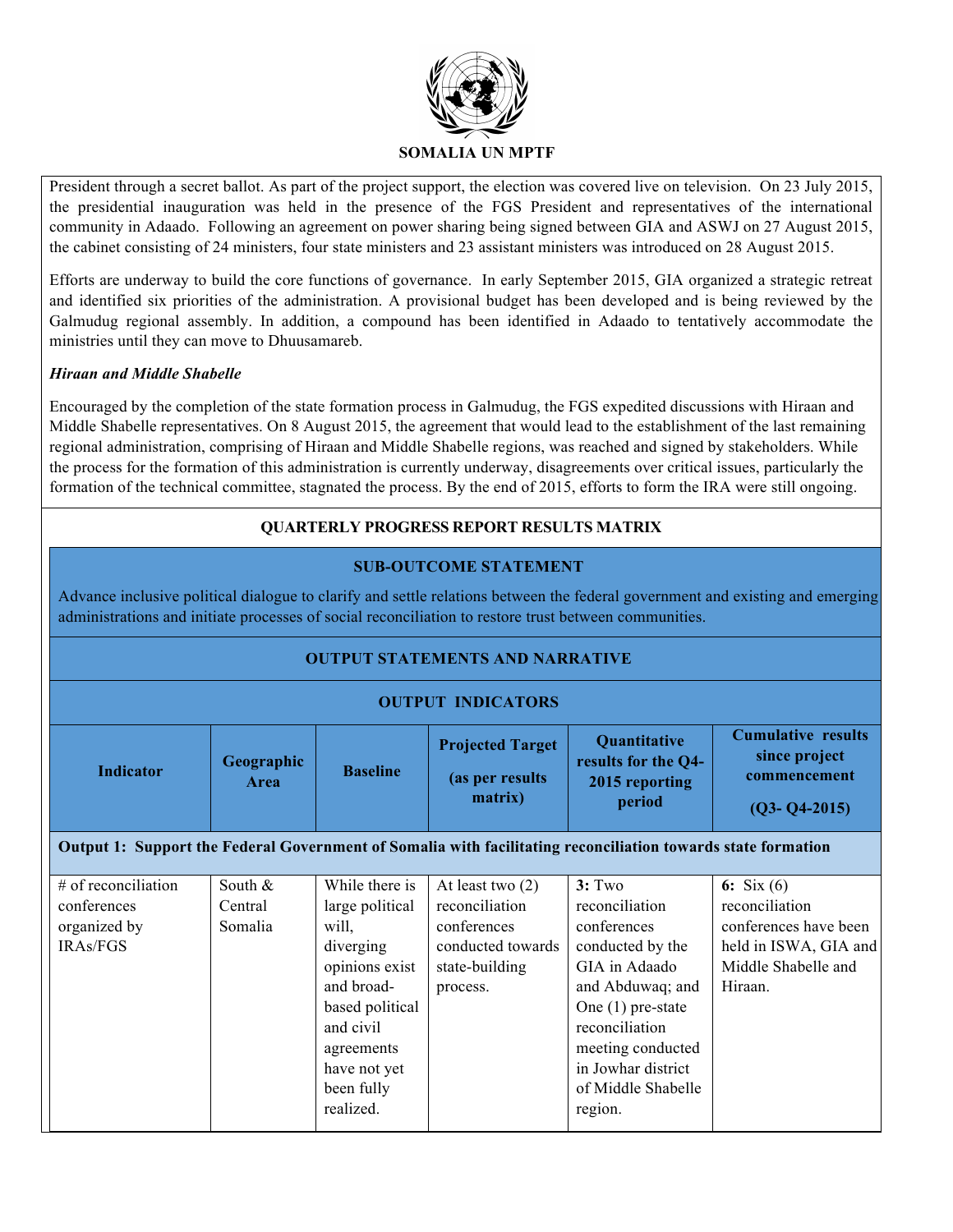

| IRAs' charters<br>drafted through<br>community/<br>representatives<br>consultation and<br>feedback process | South &<br>Central<br>Somalia | N/A                                                                                                              | <b>Charters Drafted</b><br>for each IRAs (In<br>total four<br>charters) | 1: Jubbaland<br>Charter was<br>endorsed in third<br>quarter.                                                                                                                                                                                                | 3: Charters have been<br>drafted for IJA, ISWA<br>and GIA.                                                |
|------------------------------------------------------------------------------------------------------------|-------------------------------|------------------------------------------------------------------------------------------------------------------|-------------------------------------------------------------------------|-------------------------------------------------------------------------------------------------------------------------------------------------------------------------------------------------------------------------------------------------------------|-----------------------------------------------------------------------------------------------------------|
| % of women<br>participating in<br>reconciliation<br>process/forums                                         | South &<br>Central<br>Somalia | N/A                                                                                                              | N/A                                                                     | 48% of women<br>participated the<br>reconciliation<br>conferences in<br>Baidoa, Agfoye<br>and Wanlaweyn.<br>35% of women<br>participated in the<br>community setting<br>reconciliation<br>conferences in<br>Adaado, Galinsor<br>and Abduwaq of<br>Galmudug. | 41% of women have<br>participated in<br>reconciliation<br>processes/forums.                               |
| Output 2: Support the FGS with the formation and establishment of a Boundaries and Federation Commission   |                               |                                                                                                                  |                                                                         |                                                                                                                                                                                                                                                             |                                                                                                           |
| BFC formation act is<br>endorsed in<br>parliament                                                          | South &<br>Central<br>Somalia | Establishment<br>Act for the<br><b>BFC</b> drafted<br>and tabled for<br>Parliament's<br>review and               | BFC is established<br>based on FGS<br>provisional<br>constitution.      | BFC formed and<br>all nine $(9)$<br>members of BFC<br>Commission<br>commenced work<br>on 7 July 2015.                                                                                                                                                       | BFC formed and all<br>nine $(9)$ members of<br><b>BFC</b> Commission<br>commenced work on 7<br>July 2015. |
|                                                                                                            |                               | approval.<br>N <sub>o</sub><br>Commission-<br>ers in place;<br>to be<br>appointed<br>after the Act<br>is passed. |                                                                         |                                                                                                                                                                                                                                                             |                                                                                                           |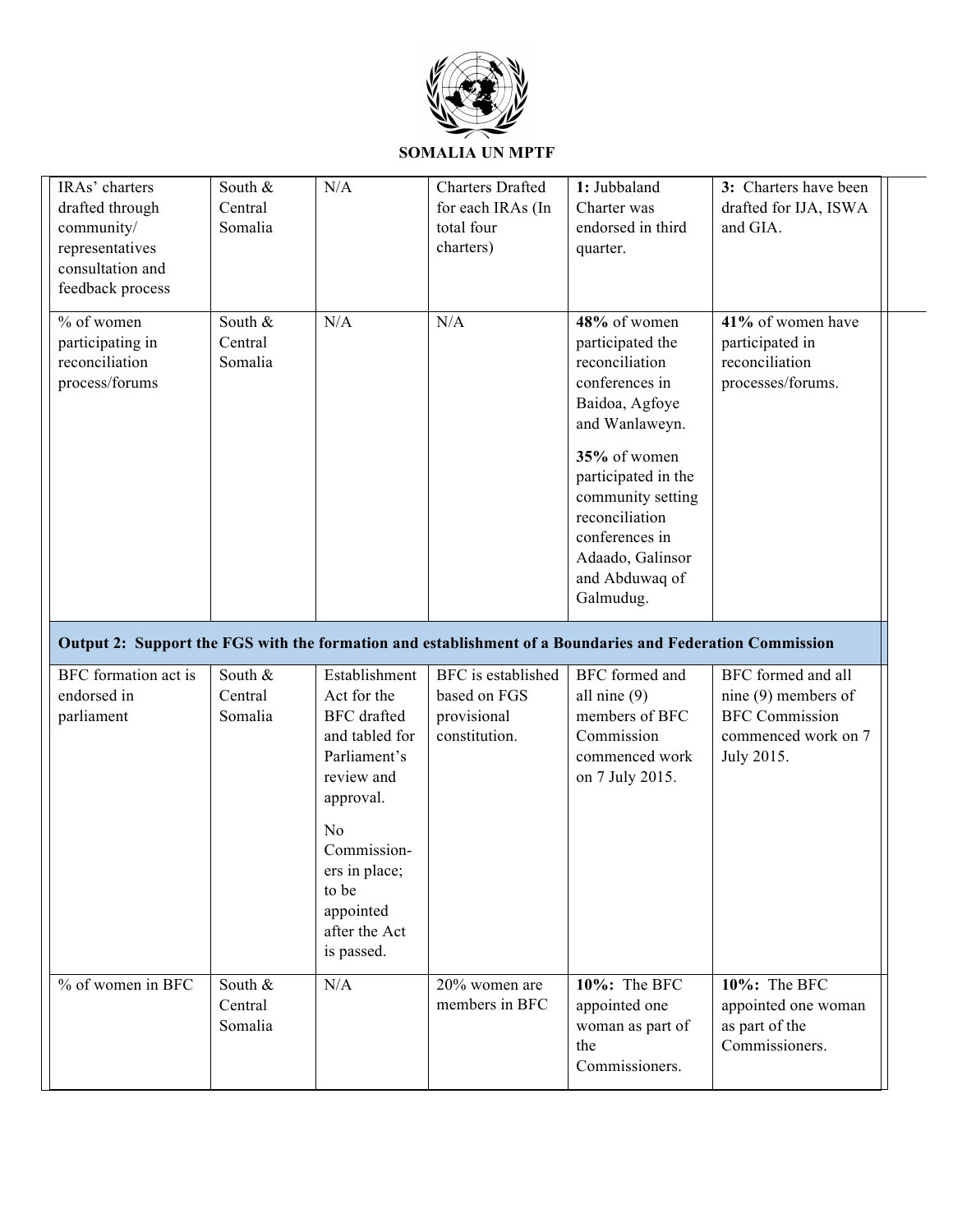

# **SOMALIA UN MPTF**

| % of members<br>receive office<br>equipment and tools<br>to work                                                                                      | South &<br>Central<br>Somalia | N/A                                                                                                                                            | 90% of BFC<br>members receive<br>required office<br>equipment and<br>tools to function | 100%: All BFC<br>Commissioners<br>have equipment to<br>use for office<br>work.                                                                                         | 100%: All BFC<br>members received<br>office equipment and<br>furniture. Office<br>prefabs with 15 office<br>spaces, 1 meeting hall<br>and 4 washrooms have<br>been established at<br>Villa Somalia for the<br>BFC.                                                                                     |
|-------------------------------------------------------------------------------------------------------------------------------------------------------|-------------------------------|------------------------------------------------------------------------------------------------------------------------------------------------|----------------------------------------------------------------------------------------|------------------------------------------------------------------------------------------------------------------------------------------------------------------------|--------------------------------------------------------------------------------------------------------------------------------------------------------------------------------------------------------------------------------------------------------------------------------------------------------|
| # of BFC members<br>trained on framework<br>and policy on<br>Boundary and<br>Federalism process                                                       | South &<br>Central<br>Somalia | N/A                                                                                                                                            | N/A                                                                                    | N/A                                                                                                                                                                    | 9: Nine BFC members<br>were trained on<br>boundary and<br>federalism process<br>framework and policies<br>in Nairobi in September<br>2015.                                                                                                                                                             |
| Output 3: Increased understanding of the federalization, legal framework and boundaries processes amongst<br>stakeholders, citizens and civil society |                               |                                                                                                                                                |                                                                                        |                                                                                                                                                                        |                                                                                                                                                                                                                                                                                                        |
| % of IRAs target<br>population receive<br>good governance and<br>federalism messages                                                                  | South &<br>Central<br>Somalia | No baseline<br>figures exist<br>on the target<br>population<br>receiving<br>good<br>governance<br>and<br>federalism<br>messages in<br>the IRAs | In all IRAs, good<br>governance and<br>federalism<br>messages are<br>broadcasted       | 75% of the<br>regional<br>administrations<br>that exist in the<br>country received<br>messages related to<br>the good<br>governance and<br>federalism.                 | 30%: Based on the<br>distribution of radio<br>listenership, the project<br>has managed to reach<br>about 30% of the target<br>population with the<br>radio messages.                                                                                                                                   |
| # of workshop/<br>seminars/conferences<br>conducted                                                                                                   | South &<br>Central<br>Somalia | No<br>conferences<br>conducted in<br>the IRAs on<br>federalism                                                                                 | At least two<br>workshops/<br>conferences are<br>conducted                             | 10 workshop/<br>seminars/<br>conferences on<br>federalism, state<br>formation and<br>good governance<br>have been<br>conducted across<br>the South Central<br>Somalia. | 10: Five $(5)$<br>workshops/seminars or<br>conferences on<br>federalism, state<br>formation and good<br>governance has been<br>conducted in<br>Mogadishu; and Five<br>(5) similar workshops<br>on federalism, state<br>formation and good<br>governance were held<br>in Baidoa, Kismayo<br>and Jowhar. |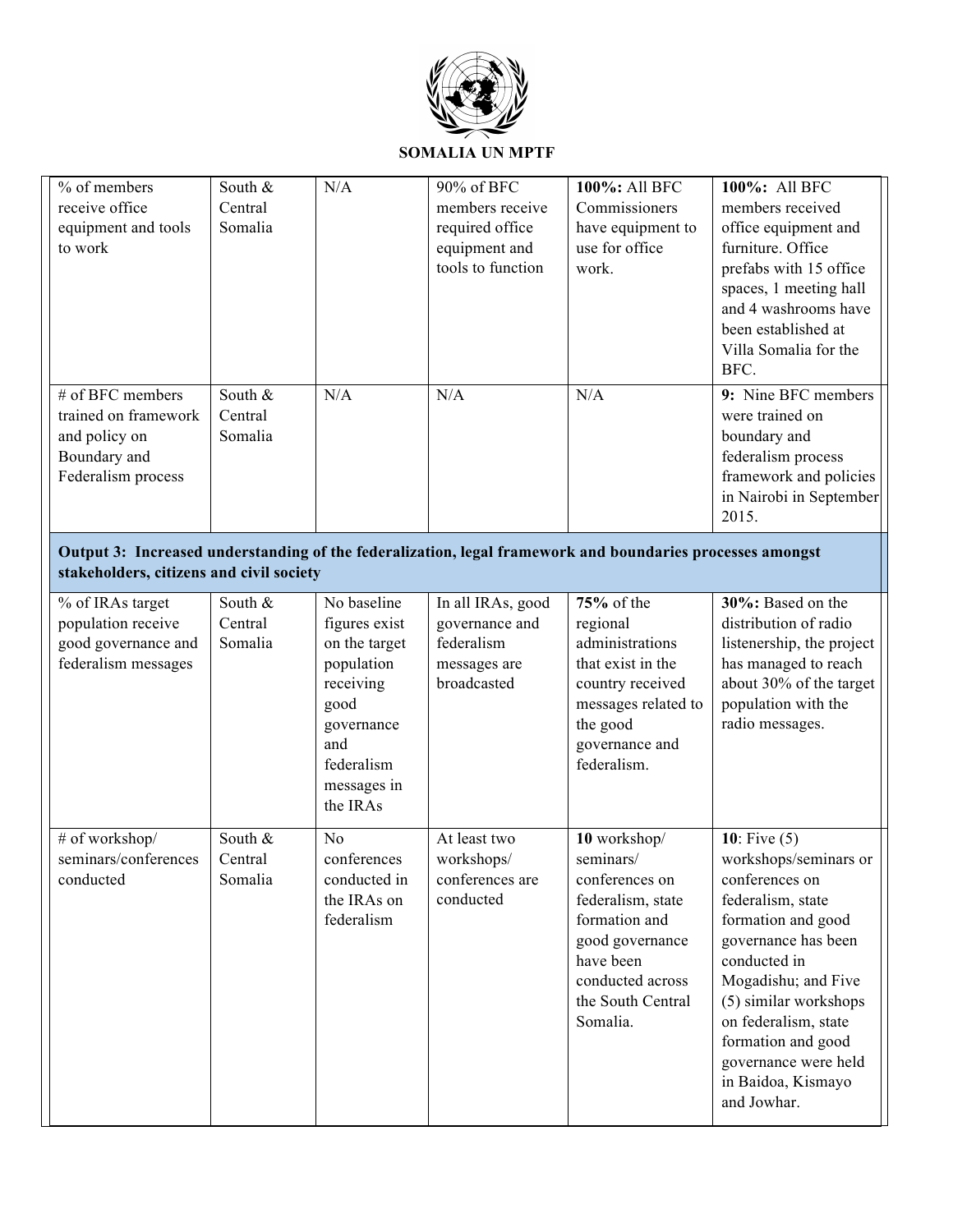

| # of regional<br>development plans<br>established                                                            | South &<br>Central<br>Somalia |                                                                                                                                                                                                  | One Regional<br>development plan<br>per IRA is<br>developed                                                                         | 0: IJA Draft<br>Vision document<br>developed. No<br>Regional<br>development plans<br>developed.                                                                                                                                       | 0: IJA Draft Vision<br>document developed.<br>No Regional<br>development plans<br>developed.                                                                                                                                    |  |  |
|--------------------------------------------------------------------------------------------------------------|-------------------------------|--------------------------------------------------------------------------------------------------------------------------------------------------------------------------------------------------|-------------------------------------------------------------------------------------------------------------------------------------|---------------------------------------------------------------------------------------------------------------------------------------------------------------------------------------------------------------------------------------|---------------------------------------------------------------------------------------------------------------------------------------------------------------------------------------------------------------------------------|--|--|
| <b>Output 4: Support FGS with the federalism process</b>                                                     |                               |                                                                                                                                                                                                  |                                                                                                                                     |                                                                                                                                                                                                                                       |                                                                                                                                                                                                                                 |  |  |
| # of technical<br>advisors hired and are<br>actively supporting<br>the state formation<br>and reconciliation | South &<br>Central<br>Somalia | Department<br>specifically in<br>change of<br>Federal<br>Affairs exist<br>within the<br>Ministry, but<br>with<br>insufficient<br>capacity, and<br>an Interim<br>administration<br>does not exist | Directorate of<br>Federal affairs<br>have basic<br>structure in place<br>to facilitate and<br>coordinate interim<br>administrations | 2: Two technical<br>advisors are now<br>supporting the<br>directorate of<br>MOIFA. The<br>Directorate now<br>has a basic<br>structure to<br>facilitate and<br>coordinate<br>administration<br>(although it can<br>still be improved). | 2: Two technical<br>advisors are now<br>supporting the<br>directorate of MOIFA.<br>The Directorate now<br>has a basic structure to<br>facilitate and<br>coordinate<br>administration<br>(although it can still be<br>improved). |  |  |
| % of federal<br>directorate receive<br>office equipment<br>support                                           | South &<br>Central<br>Somalia | Adhoc<br>support to<br><b>MOIFA</b>                                                                                                                                                              | 70% of federal<br>directorate receive<br>office equipment<br>support                                                                | 50% of Federal<br>directorate<br>departments<br>receive the Office<br>equipment support.                                                                                                                                              | 50% of Federal<br>directorate departments<br>receive the Office<br>equipment support.                                                                                                                                           |  |  |
| # of MOIFA staff<br>receive basic training<br>to support federalism                                          | South &<br>Central<br>Somalia | <b>MOIFA</b> staff<br>have limited<br>knowledge on<br>federalism<br>and<br>management                                                                                                            | At least 35<br>MOIFA staff<br>trained on<br>governance and<br>federalism                                                            | 50 MOIFA staff<br>were trained on<br>federalism,<br>communication,<br>facilitation and<br>negotiation skills<br>in Mogadishu.                                                                                                         | 82 MOIFA staff (66<br>men and 16 women)<br>received governance<br>and federalism<br>facilitation process<br>skills training.                                                                                                    |  |  |
| # of Federal-interim<br>consultative meetings<br>organized                                                   | South &<br>Central<br>Somalia | Adhoc<br>consultative<br>meetings<br>organized                                                                                                                                                   | At least 6<br>consultative<br>meetings<br>organized,<br>inclusive of PSG1<br>in regions                                             | 2: Two<br>consultative<br>workshops on<br>federalism and role<br>of BFC organized<br>$(\sim] 160$ participants<br>in total, 20%<br>women).                                                                                            | 4: Four consultative<br>meetings held between<br>July and December<br>2015 (239 participants<br>in total, around 18%<br>women).                                                                                                 |  |  |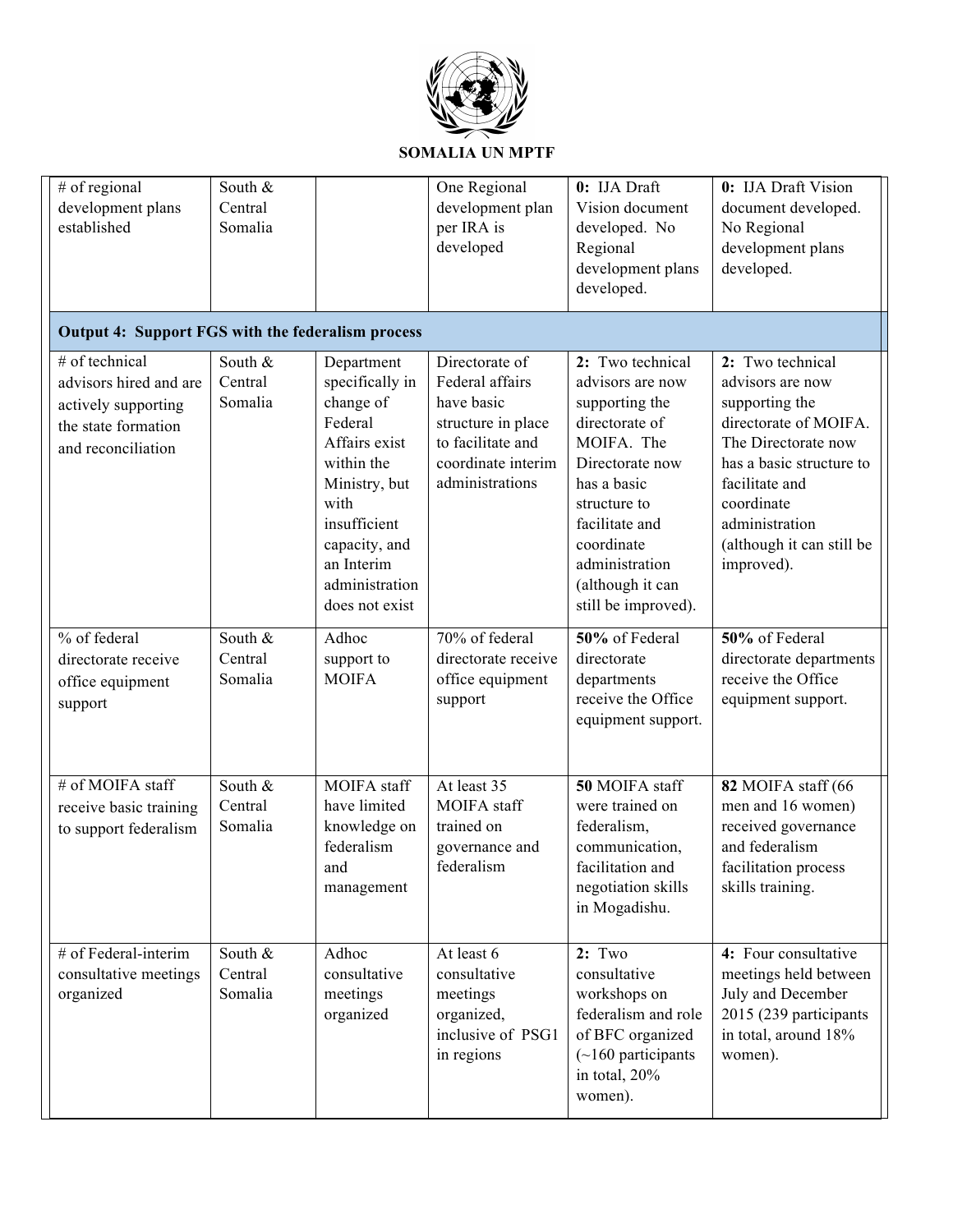

| Output 5: Support with operational capacity to newly emerging/interim administration to have basic organizational<br>structure in place |                               |                                                                          |                                                                     |                                                                                                                                                                                                                                                |                                                                                                                                                                                                                                                                                                                                                                                              |  |
|-----------------------------------------------------------------------------------------------------------------------------------------|-------------------------------|--------------------------------------------------------------------------|---------------------------------------------------------------------|------------------------------------------------------------------------------------------------------------------------------------------------------------------------------------------------------------------------------------------------|----------------------------------------------------------------------------------------------------------------------------------------------------------------------------------------------------------------------------------------------------------------------------------------------------------------------------------------------------------------------------------------------|--|
| % of IRAs receiving<br>capacity building<br>support                                                                                     | South &<br>Central<br>Somalia | Short term or<br>adhoc support<br>available to<br>the emerging<br>states | All four IRAs<br>receive capacity<br>building support.              | 75%: Three IRAs<br>(IJA, ISWA and<br>GIA) out of four<br>received capacity<br>building support in<br>Kismayo, Adaado<br>and Baidoa on<br>strategic planning,<br>general<br>management and<br>core functions of<br>regional<br>administrations. | 75%: Three IRAs (IJA,<br>ISWA and GIA) out of<br>four have so far<br>received capacity<br>building support<br>through UNDP<br>consultants, and experts<br>in various matters<br>concerning the setting<br>up and running of<br>governments.<br>The fourth IRA (Hiraan<br>and Middle Shabelle) is<br>yet to be established.<br>LOAs signed with IJA<br>and ISWA on project<br>implementation. |  |
| % of IRA staff<br>trained in core<br>functions area on<br>basic service delivery<br>process                                             | South &<br>Central<br>Somalia | Adhoc/no<br>training<br>received by<br>the IRAs<br>officials             | 70% of IRA<br>officials trained in<br>basic management<br>functions | 25% of IRA<br>officials trained in<br>basic management<br>functions.                                                                                                                                                                           | Around 50% of IRA<br>officials trained in basic<br>management functions.                                                                                                                                                                                                                                                                                                                     |  |
| Selected IRAs offices<br>are rehabilitated and<br>office equipment<br>support                                                           | South &<br>Central<br>Somalia | No office<br>rehabilitated<br>(only in IJA<br>provided by<br>SSF)        | 2 IRAs offices are<br>rehabilitated                                 | $\overline{a}$                                                                                                                                                                                                                                 | The project has not yet<br>started rehabilitation of<br>the two planned IRA<br>offices. Plans for<br>rehabilitation of a<br>multipurpose building<br>have been submitted to<br>UNDP from ISWA and<br>when approved work is<br>scheduled to start in<br>early 2016.<br>Procured office<br>equipment, furniture for<br>ISWA, GIA And IJA.                                                      |  |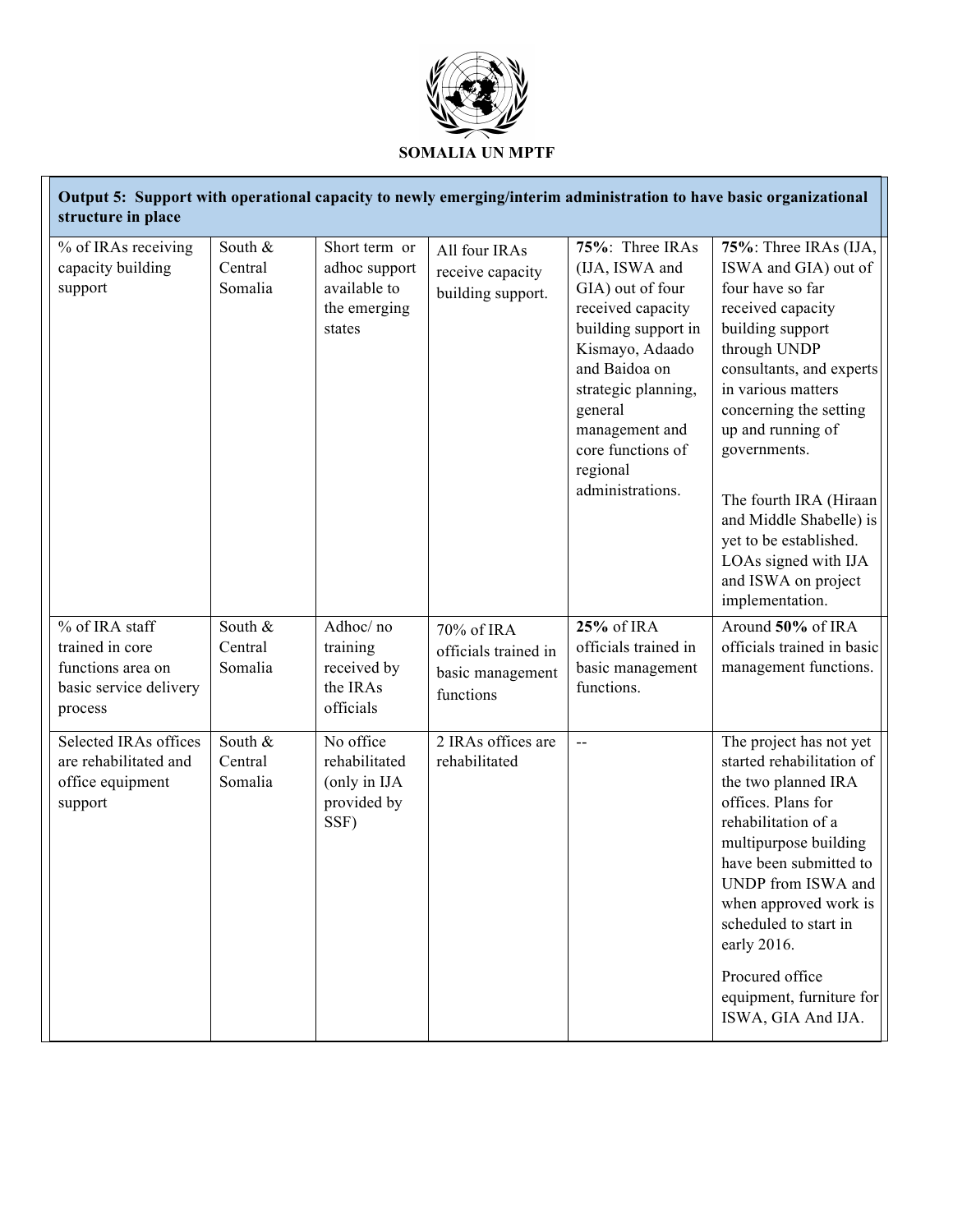

# SOURCES OF EVIDENCE:

- Output 1: (1) Reconciliation meetings reports; (2) Draft Charter for IJA; and (3) Newspaper reports on live debates.
- Output 2: (1) UNDP workshop reports on the Nairobi IEBC and BFC Training Workshop; (2) Procurement and financial reports for the BFC equipment and offices; (3) Workshop reports; (4) Reports from technical advisors; (5) SBC Somalia TV (26 July 2015) — www.youtube.com/watch?v=0UkdOCDw804; (5) Radio Muqdisho (26 July 2015) www.radiomuqdisho.net/guddiga-mada-bananaan-ee-xuduudaha-iyo-federaalka-oo-hogaan-doortay; and (6) Hiraan Online (5 September 2015) ─ www.hiiraan.com/news/2015/Sept/wararka\_maanta5-92917.htm.
- Output 3: (1) Project reports; (2) Technical advisor reports; and (3) Wararka Somali Cable (11 September 2015) www.youtube.com/watch?v=aOsweGvuUD4.
- Output 4: (1) UNDP procurement reports; (2) Pictures of office furniture set up in the offices; and (3) Technical Advisor reports
- Output 5: (1) Project activity reports; and (2) Human resources reports from the different IRAs.

# **NARRATIVE**

# **Output 1: Support the FGS with facilitating reconciliation towards state formation**

The establishment of the Interim (Federal Member) State Administrations is preceded by conferences that bring together clan elders and other influential stakeholders to discuss power sharing agreements around the eventual formation of the new interim states. Three new IRAs have been formed thus far — the Interim Jubbaland Administration (August 2013), the Interim South West Administration (August 2014) and the Galmudug Interim Administration (July 2015). Work is continuing on the formation of the Hiraan and Middle Shabelle IRA.

The states formation project builds on the positive gains, experience, expertise and added value of UNSOM and UNDP in advancing these processes, while further delivering key capacity support needed for these new governance structures to function effectively within a nascent federal system. Specifically:

- **Interim Jubbaland Administration:** Technical support was rendered to the development of the IJA Charter and to the IJA Technical Committee by the project's constitution and state-building expert. In the third quarter of 2015, UNDP and UNSOM provided technical support to the Jubba Constitutional Drafting Committee in finalizing the drafting of a regional constitution. This included recruiting an international legal expert to support the review of IJA's draft constitution. On 1 August 2015, a Jubba Constituent Assembly comprising of 300 people, including civil society representatives and clan elders, convened a conference and adopted the newly drafted provisional constitution. President Madobe secured 68 of the 74 votes cast at the elections. Madobe also declared the formation of a "Jubbaland Regional State" with effect from 1 August 2015, but consensus with the Federal Government on the issue needs to be developed. Ensuring an inclusive administration with a fair representation of all Jubba clans remains a key priority. Following interventions by stakeholders, especially the FGS, on the composition of the Jubba Regional Assembly, the IJA acceded to its expansion by an additional ten seats, bringing its total to 85 seats. The Jubba Provisional Constitution is now being amended to reflect these changes as well as make provision for the position of a second vice president. UNDP and UNSOM provided logistic and financial support for reconciliation meetings held by the IJA Leader in Dollow in August 2015, but differences with some of the key Marehan actors opposed to the IJA were not fully resolved. Close engagement with Marehan stakeholders also continued during the period.
- **Interim South West Administration:** The state building process was supported through two rounds of reconciliation and a series of consultation workshops for the ISWA leadership in the second, third and fourth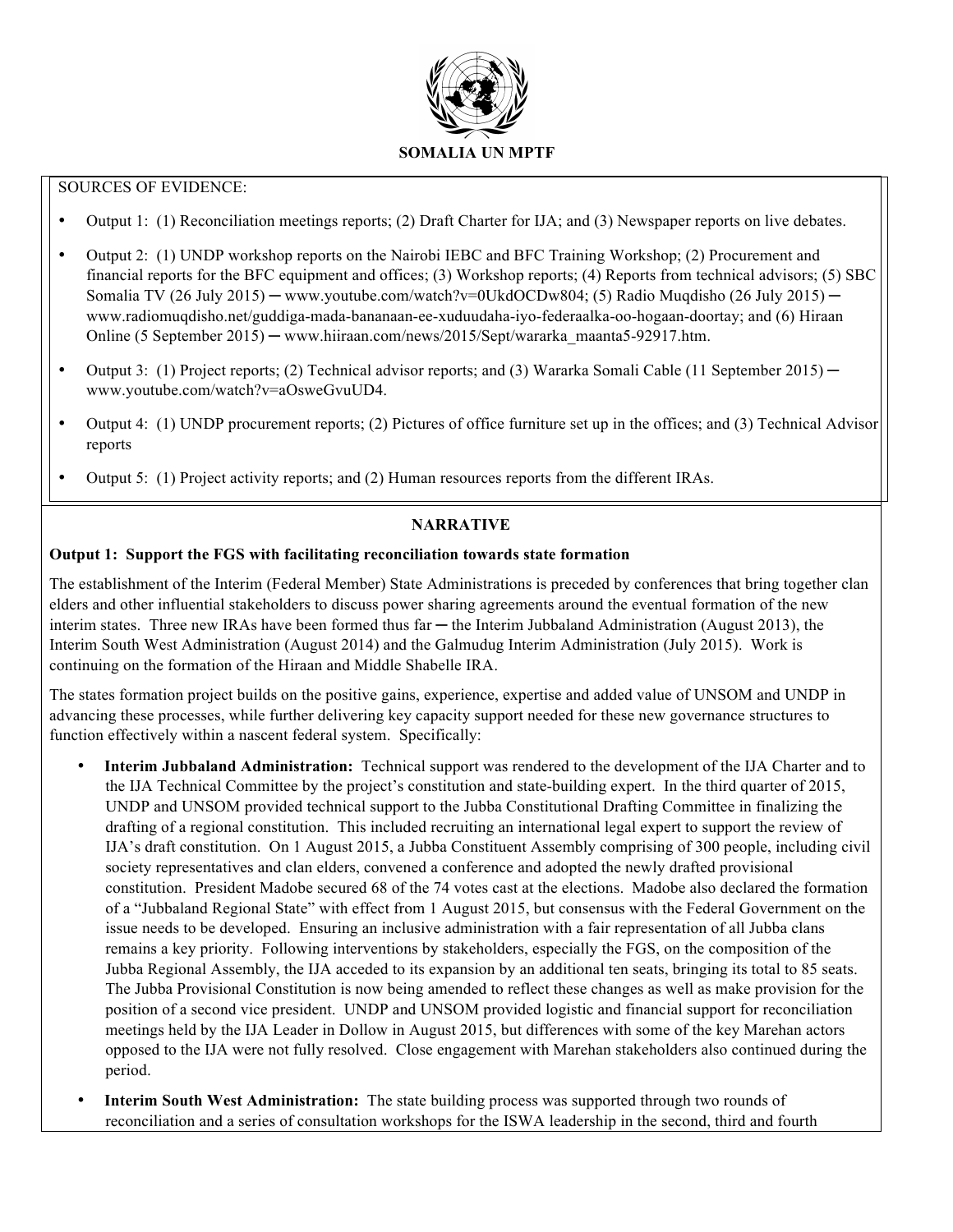

quarters of 2015. Clan clashes that continued after the establishment of the ISWA state in the first quarter between the Biimal and Habardigir clans (Aygooye district of Lower Shabelle) had threatened to derail the progress in the smooth running of the new state. However, in the second round of workshops that was attended by more than 400 delegates from the various clans, the differences were mostly resolved. Besides this, the project supported the organization of inter-organizational coherence-building workshops to bring the different levels of administration, officials and stakeholders to a common understanding on ISWA and the state-building agenda, including on priorities, challenges and the way forward.

- **Galmudug Interim Administration:** The Central Regions began the process of forming their new regional interim state in the first quarter of 2015 with inter-clan reconciliation meetings in Dhuusamareb and Adaado. While there were inter-clan tensions between some sections of the clans over the issue of the seat of the new State, this matter was finally resolved in the second quarter after more inter-clan conferences were held. The logistics for these conferences were largely supported by the project and other partners (SSF/Finish Church Aid and Other National NGOs/CRD). In the third quarter of 2015, UNDP provided charter flights support to MOIFA for support to a conference in the Central regions. This conference led to the finalization of the state formation process in the first week of July 2015. In the fourth quarter, UNDP/UNSOM supported a Somali Women Leadership Initiatives (SWLI) peace mission to Galkayo to mediate the two warring parties (Puntland and Galmudug) and reconcile them. Two community-level reconciliation conferences were also conducted in Adaado and Abudwag (of Galmudug IRAs) to support reconciliation for state building and the federalism process. Further, at the end of the year, the project signed a LOA with the Inter-Governmental Authority on Development (IGAD) to facilitate integration of Ahlu Sunna wal Jama'a (ASWJ) into GIA and FGS federal structure. Initial dialogue with ASWJ and FGS took place in December 2015. A further reconciliation process is planned for early 2016.
- **Hiraan and Middle Shabelle:** In the fourth quarter of 2015, UNDP/UNSOM supported FGS in organizing and facilitating pre-state formation reconciliation conferences for Hiraan and Middle Shabelle in Jowhar. The reconciliation conference targeted elders from Mohaed Muse and Walamoy clans, Middle Shabelle regional administration, Jowhar district administration ministers and area Members of Parliament from FGS, and MOIFA Senior Officials, Directors and Advisors. The objectives of the reconciliation conference were: (a) to facilitate dialogue and reconciliation between the clans in the regions; (b) to provide space through which dialogue and reconciliation can take place; (c) to engage both women and youth groups in the implementation of an agreement; and (d) to provide a venue for both groups to air their grievances, address them and generate support for the process of engaging wider civil society groups. Clans came to agree on the validity of the 2013 agreement and on payment for the 43 people killed in the armed conflict between the two clans in 2013.

# **Output 2: Support FGS with the formation and establishment of a Boundaries and Federation Commission**

At the beginning of 2015, UNDP supported the initial stages of the setting up of the BFC. The support started with the recruitment of a legal expert to draft the BFC Bill, which had been successfully endorsed in the FGS Parliament on 21 December 2014. When the initial document of the 'States Formation Project' was drafted, one of the targets was for the BFC to be established based on the FGS provisional constitution.

The project continued its support for the establishment of the BFC by supporting MOIFA when it undertook the process of identifying potential candidates for the position of BFC Commissioner. A detailed process, mainly under the supervision of MOIFA, then followed wherein nine out of a possible 150 potential candidates were vetted and then passed to the FGS Parliament who approved the successful candidates through secret ballot on 6 July 2015. While the project set a target of 20% (2 women) for the selection of women into the BFC and has actively engaged women leaders and women's groups in the boundary and federalism process through awareness campaigns and workshops to build capacity, only one woman was selected. The underlying challenges represented by this outcome are outside the scope of the project. However, talks continue between the project team and the FGS to ensure that agreed targets on gender representation are met.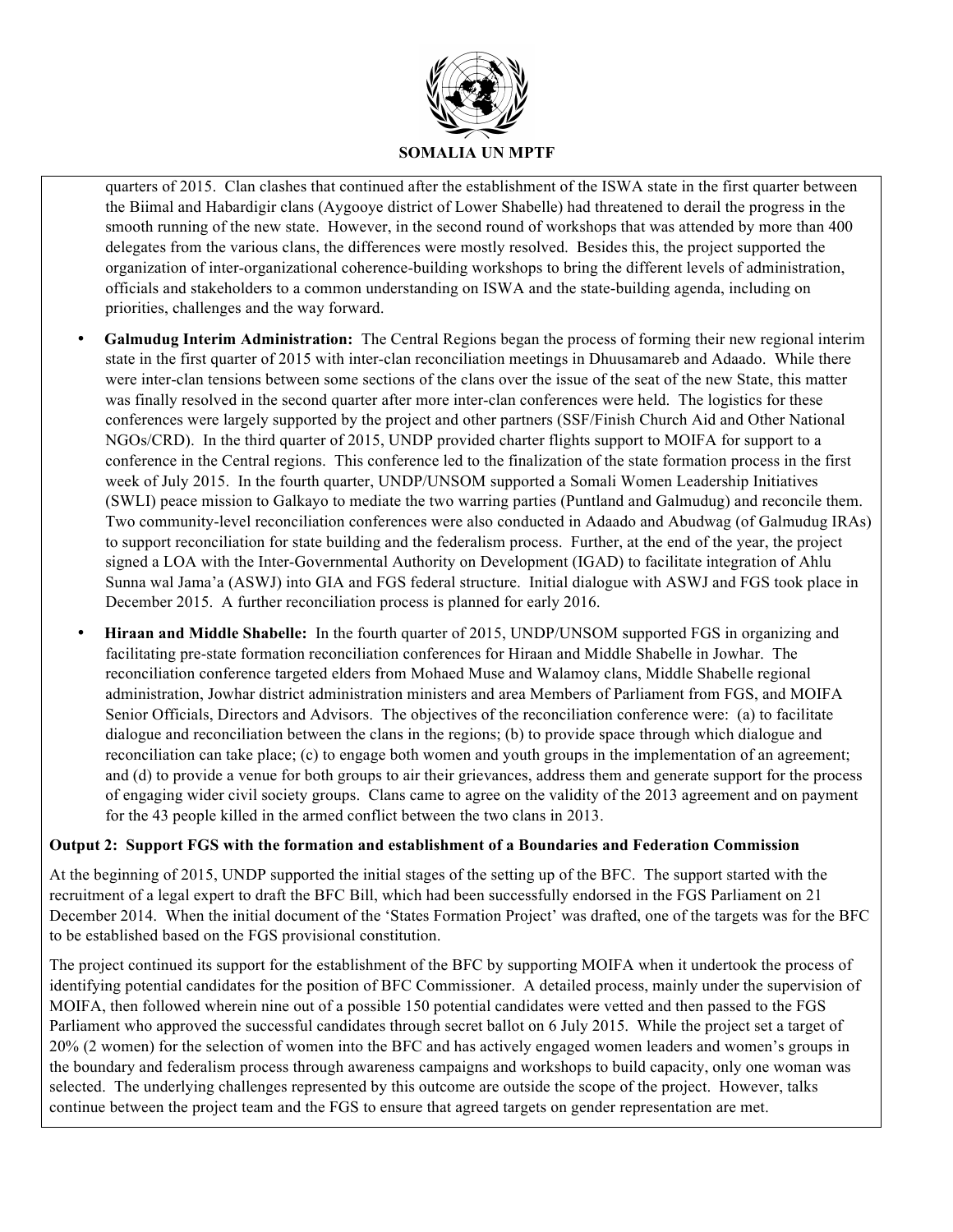

Through the project's support, all nine BFC Commissioners started work immediately after their appointments. During the first and second quarters of 2015, preparatory work was carried out by the project to identify office space for the BFC. In the third quarter, the project supported the construction of 15 prefab rooms at Villa Somalia to serve as temporary offices for the BFC and also procured the necessary office equipment and furniture. In addition, one Technical Advisor was recruited to support BFC in the planning, coordination and development of its organizational structure, staff Terms of References (TORs), budget and planning and management processes. The process of recruiting a Legal Advisor and two Technical Officers was also initiated in the third quarter and is expected to be concluded by the beginning of 2016. In addition, nine non-armored vehicles have been procured for BFC use. These vehicles will complement the project's efforts in supporting the BFC in the execution of its mandate.

One of the objectives of the project is to link the BFC with other like-minded institutions in the region in order to gain experience and know-how in the boundary delimitation and federalism process. In the third quarter (from 1-6 September 2015), soon after the recruitment of the nine new Commissioners, UNDP organized a workshop for the BFC and nine other officials from MOIFA in Nairobi to learn more about federalism and boundaries issues and approaches from the Kenya Independent Electoral and Boundaries Commission (IEBC). A visit to the IEBC offices in Nairobi gave the Commissioners the opportunity to meet with both the Chair and Vice Chair of the IEBC, as well as gain a sound understanding of the day-today operations of the Commission. The BFC Commissioners were taken around the different departments of  $IEBC$ including Finance and Administration, the Delimitation Unit, Communications and Mapping ─ where they got first-hand insight on the running of such a Commission. In addition, the IEBC and the BFC discussed cooperation in several areas of their work, such as boundary demarcation, GPS and public outreach strategy support, which will see the Somalis tapping into the knowledge of their Kenyan counterparts through exchange visits, staff secondments from the IEBC to Somalia and the development of best practice documents. The BFC and the IEBC agreed on signing the Memorandum of Understanding on working together. A number of donors (including the Italian Embassy and the European Union delegation), as well as the Somalia Ambassador to Kenya, attended the workshop and also committed to assist the BFC in various ways.

With support from the project, the BFC is planning to engage the services of two experts from the IEBC (who will be based in Mogadishu) to train the Commissioners and their staff on setting up relevant operations. The BFC Commissioners were also able to draft a work plan, which is currently being used to define their future work.

On December  $8<sup>th</sup>$  and  $9<sup>th</sup>$ , the BFC held its first consultative meetings and workshops with IRAs on boundaries and the federalism process in Baidoa, targeting key stakeholders of ISWA and civil society organizations (CSOs). Also in December 2015, the BFC initiated the development of a strategic framework on federalism. The project recruited short-term international consultants to facilitate dialogue on the role of the BFC in federalism. On 21 December 2015, the BFC, in collaboration with MOIFA, organized a consultative forum in Mogadishu. This forum brought together key stakeholders to discuss the role of the BFC in Somalia's federalism process, and also the linkage between federalism, governance and the state-building process. More than 50 participants (15% female), from Parliament, FGS Ministries, CSOs and representatives from IRAs attended the workshop. Stakeholders at the forum recommended that the Commission embark on a massive awareness campaign and evolve a framework to discharge its mandate. Forum participants also called for an extension of the term of the Commission whose mandate expires in August 2016, and brainstormed on the Commission's strategic framework.

# **Output 3: Increased understanding of the federalism, legal framework and boundaries processes amongst stakeholders, citizens and civil society**

# *Federalism and State Formation Process*

The dissemination of information on federalism is necessary to gain public buy-in for the process. In this regard, the project has been providing facilitation and logistics support for forums whereby representatives from the emerging states (and their regions and districts), the FGS (including executive branch ministries and federal parliamentarians) and civil society can convene to discuss and ultimately come to agreement on principles which will eventually result in legislation to govern how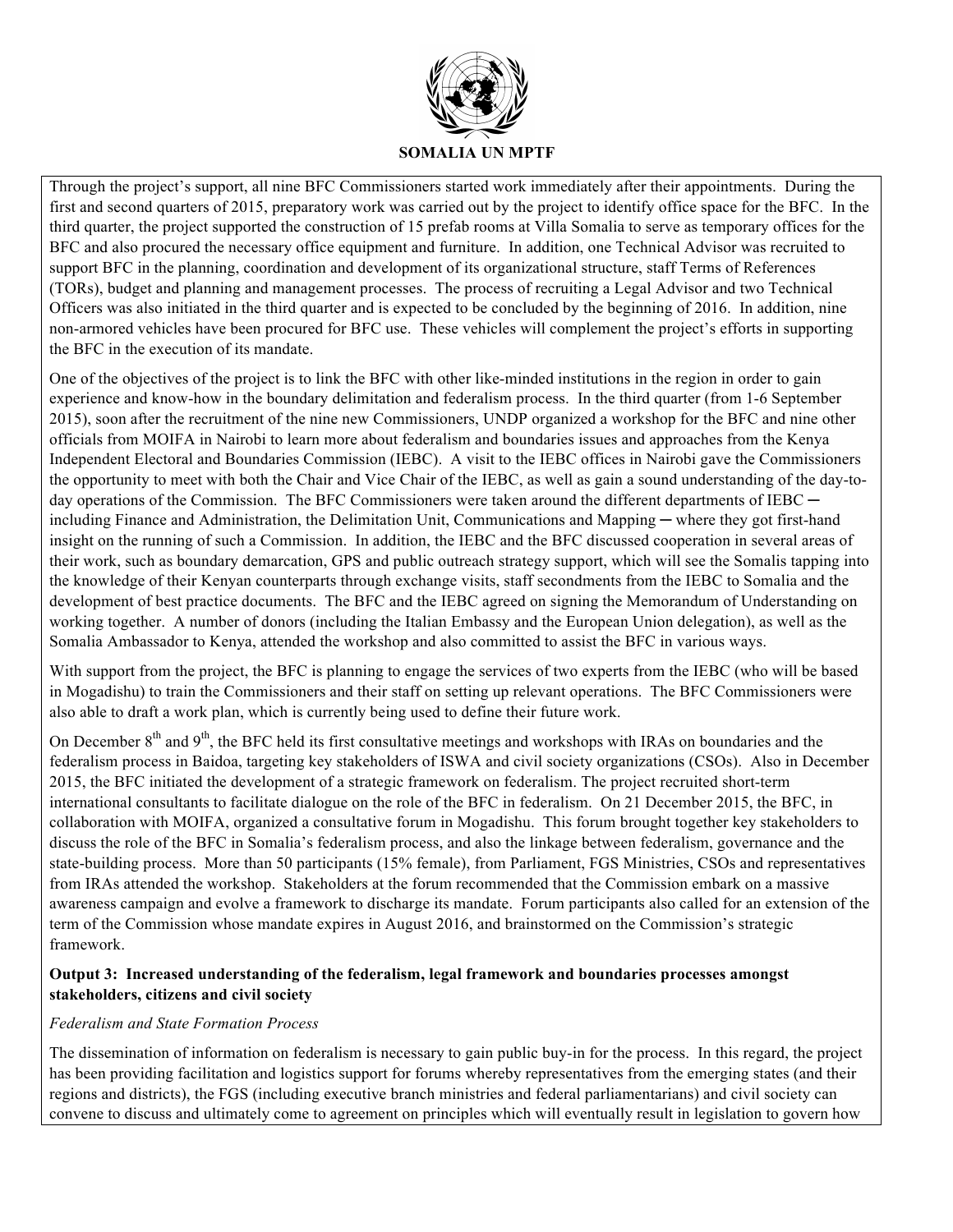

federalism will be executed in Somalia. Resources have been provided for state administrations to engage in public outreach, including the development of printed materials and logistics support to state officials to travel to outlying regions and districts to engage with regional and district leaders and their communities.

Since the beginning of the project, MOIFA has been involved in public outreach activities to spread information about the federalism process to Somalis all over the country. Public debates have been held on national television and radio. Local newspapers have also been used to disseminate information.

During the state formation process in ISWA, a number of public outreach meetings and campaigns were held in Baidoa through activities such as public dramas. The project provided financial and advisory support to the ISWA Ministry of Information and Public Outreach to launch a federalism awareness campaign in 11 villages in Baidoa in collaboration with the non-governmental organization (NGO) ISWA Women's Group. The meetings attracted close to 300 people (97% female) between 15 and 30 August 2015. Topics discussed during the campaign included federalism, the state formation process and the inclusion of women in politics, leading to inclusive and gender-responsive governance. UNDP has supported the SWLI to campaign for increased women's participation and representation in the establishment of the ISWA regional assembly.

The Ministry of Planning and International Cooperation (MOPIC) of ISWA, with the support of UNDP Somalia and UNSOM, launched a seminar and inter-university debating competition on federalism and good governance on 24-25 October 2015 for 16 university students (50% female) in Baidoa to keep them informed about federalism and good governance. Two students from each participating university engaged the topic, opposing each other in a thrilling debate. Students conducted themselves in a way that showed maturity, commitment and high levels of research. A football competition was also launched in Baidoa to support the dissemination of peace- and state-building messages targeting youth.

Similar activities were organized for the IJA in Kismayo. For example, a football tournament was launched to engage youth in the promotion of federalism and the state formation process wherein 12 football teams took part. More than 500 viewers from the various villages of Kismayo were targeted with the message: *"Dantu dadka waxay ku jirtaa Federaaleysi,"*  meaning *"The common interest of the society is federalism."* Such events are important as they are able to disseminate information without having to convene political meetings, which have the potential to fuel political tension.

To promote the inclusion of women from Jubbaland in the federalism and state-building process, the Ministry of Women and Human Rights Affairs of IJA, with the support of UNDP and UNSOM, organized a "Women on Federalism" workshop in Kismayo on 12-13 November 2015. More than 90 people (97% female) attended the workshop and observations done by the project team showed that women were committed to take part in the federalism awareness and state-building process. The workshop was unprecedented in that it was the first of its kind held by any ministry for such a large number of women in Jubbaland. Participants demonstrated a high level of commitment and dedication throughout the workshop.

# *Boundaries Process*

To build an understanding of the boundaries process, the BFC successfully managed to carry out outreach activities in collaboration with its parent Ministry, MOIFA. For example, in collaboration with the MOIFA, the BFC organized a joint consultative workshop with civil society groups in Mogadishu on 20 August 2015. More than 90 people composed of religious elders, traditional elders, youth and artists attended the workshop. Only seven women were present at the workshop as women's groups had been invited to another occasion on the same day as the BFC workshop. Workshop evaluations showed that all the participants had a better understanding of federalism and boundary matters after attending the workshop than they had prior to the workshop. The participants and Commissioners also observed that the workshop had created a good breaking ground for cooperation between civil society and the BFC.

A follow-up consultative workshop on promoting the understanding of federalism and boundaries issues was organized in Mogadishu for 89 participants (20% female) from the CSOs on 4 October 2015. Workshop evaluations showed that participants were fully informed about the concept of federalism and Commissioners' strategic plan, as well as on their role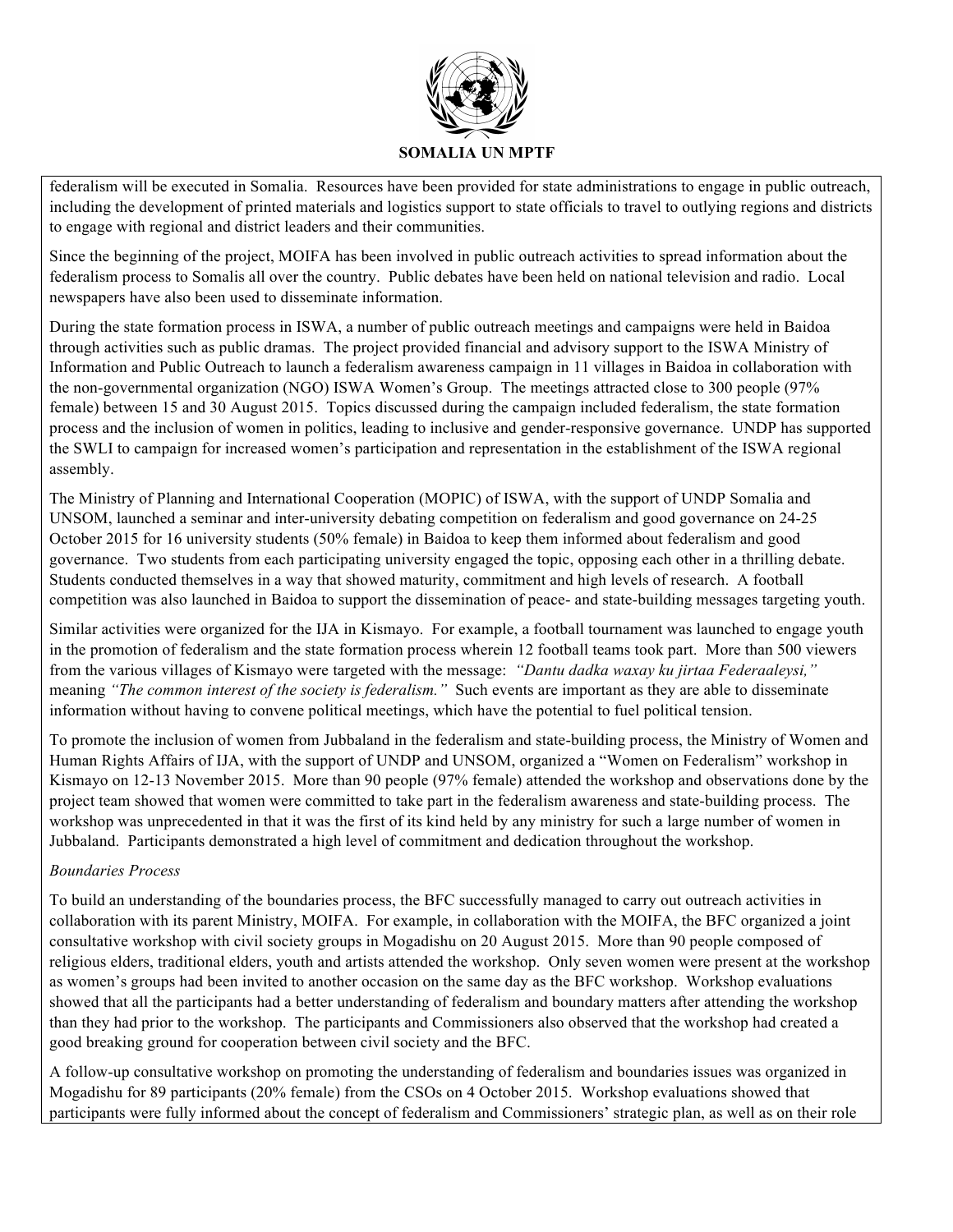

in promoting an understanding of federalism and boundary demarcation issues.

In addition to workshops, more than 200 copies were made available of an English-Somali lexicon for federalism terminology and the BFC bill to civil society groups, Commission members, representatives of the regional administrations and citizens to increase understanding of federalism and BFC.

# **Output 4: Support FGS with the federalism process**

The state formation project continues to support MOIFA on carrying out work related to federalism and the state formation process. In this context, UNDP signed a LOA with MOIFA to implement project activities, with the support of the project team. The LOA is also part of the capacity building approach of UNDP to support government counterparts to take the lead and ownership of the interventions. Through an LOA, the project provides human resources, trainings, outreach activities and operational support to the Ministry.

In the third quarter of 2015, the project initiated procurement of office equipment support to the Directorate on Federalism of MOIFA. The project continued to build MOIFA's capacity to lead the federalism process by providing human resources support, which included 10 graduate interns assigned to the different departments of MOIFA, and two additional technical advisors embedded to support the MOIFA Directorate on Federalism (a Senior Technical Advisor and a Public Outreach Advisor). The interns are supporting several dockets, including communications, federal affairs and administration in the Office of the Permanent Secretary. The technical advisors are supporting the MOIFA in planning and coordination of state formation and public outreach events in Mogadishu, and also supporting the newly formed administrations on federalism, governance and state formation. They have played an important role in facilitating the Galmudug state formation process and in initiating dialogue on the Hiraan and Middle Shabelle state formation process. With this capacity building support, the Directorate now has a basic structure to facilitate and coordinate administration, although it can still be improved.

# **Output 5: Support with operational capacity to newly emerging/interim administrations to have basic organizational structure in place**

The project has been providing mentoring and capacity-building support to IJA, ISWA and GIA in a number of areas, including the development of Cabinet TORs, capacity building of institutions, procedures and procurement of office equipment and support staff. In this context, the project signed LOAs with ISWA and IJA in the third quarter of 2015 and with GIA in the fourth quarter. These LOAs are part of the capacity building approach of UNDP to help governments lead and own the state-building process.

# *Human Resources & Technical Support*

The project has been supporting IJA, ISWA and GIA with technical assistance through embedding national technical advisors to support planning, organizational development and outreach functions. In ISWA, two Technical Advisors are supporting the planning of public outreach events and administrative support to ISWA. One Coordination and one Planning Advisor have been recruited for IJA to support the coordination, planning and implementation of the state formation project, alongside the UNSOM representative office in Kismayo. The recruitment of one technical advisor and two technical officers for GIA is now in progress.

Besides this, the project launched a Young Graduates Programme to mobilize youth in governance and provide support to the newly formed ministries in their day-to-day functions. There are 10 young graduate interns working in key ministries of ISWA, such as the Ministry of Planning, the Ministry of Labor, the Ministry of Women, the Ministry of Interior and the Ministry of Agriculture. Ten key ministries of IJA in Kismayo are being supported by eight young graduate interns. In GIA, one Planning and Coordinator Advisor has been recruited to support planning, organizational development and outreach functions. Two technical advisor were also recruited for GIA to support the key ministries/departments of GIA.

A needs assessment survey was carried out by the project in Kismayo and Baidoa, focusing on understanding current human resources, organizational capacities and the operational and infrastructure status of ISWA and IJA institutions. These surveys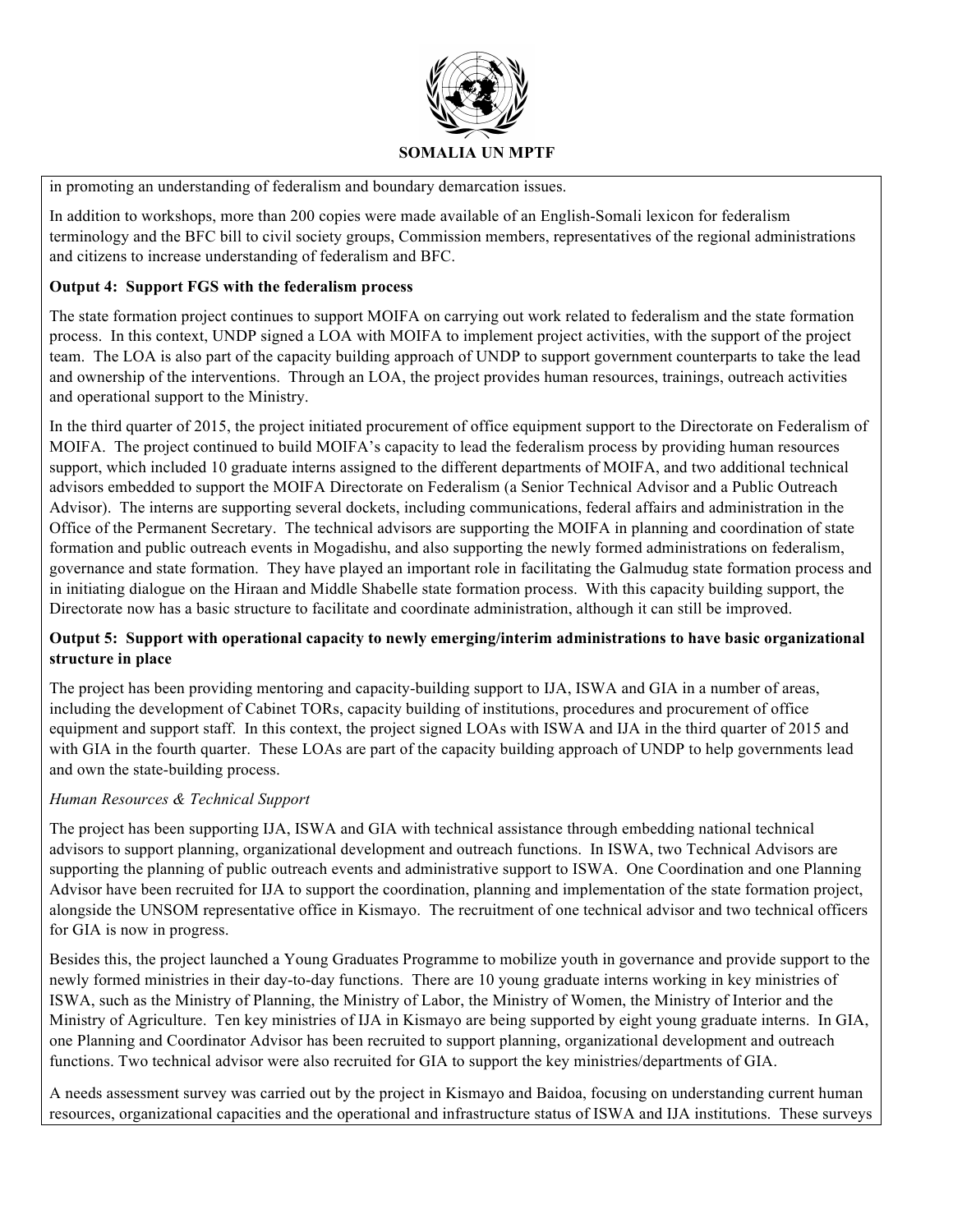

also establish a basis for the support that will be provided through the medium-term project, which is planned to be rolled out in 2016.

During the fourth quarter of 2015, the project supported IJA to develop a Vision document. This was done by organizing a series of strategic planning and governance workshops and face-to-face meetings with selected officials of IJA. The draft vision will be shared with the Jubbaland officials later in 2016.

# *Capacity Building/Training*

Several workshops were organized to build the capacity of IRA staff members during the latter half of 2015. Three of these workshops focused on inter/intra-organizational harmony and performance through capacity building and engagement of dialogue processes, and were held in Baidoa, Afgoye and Wanlaweyn of ISWA. These workshops were intended to strengthen the capacity and skills of key staff of ministries of ISWA, community stakeholders and women's groups in Baidoa, Afgoye and Wanlaweyne. They were well attended, with 300 participants (45% female) in total.

Besides this, in the fourth quarter of 2015, MOPICs of IJA with the support of the project, organized Ministerial Strategic Planning and Governance and Organizational Management capacity building workshops in Kismayo. The workshops were well attended (40 Deputy Ministers/senior officials, 15% female). At the end of the workshops, each Ministry was able to draft a strategic plan, develop vision and mission statements for their respective ministries and also set organizational objectives for their offices.

Similarly, capacity building workshops were organized for ISWA and GIA officials to provide participants with basic management and conflict management skills. This was organized in Baidoa (24-26 November 2015) and Adaado (12-19 December 2015). Over 40 and 50 officials from ISWA and GIA participated in the workshop, respectively.

# *Equipment/Rehabilitation Support*

The project procured office equipment and furniture for ISWA, GIA and IJA ministries. This includes, IT equipment (computers, printers, scanner, etc.) and office furniture. Besides this, the project supported ISWA to design a multi-purpose office and conference space in Baidoa. The bidding process was completed in December 2015 and work is expected to start in early 2016, after the award of the successful construction company.

# **Key Highlights/Achievements:**

- Supported Formation of Galmudug Interim Administration, together with SSF/Finish Church Aid.
- Initiated support to Hiraan and Middle Shabelle reconciliation and state formation process.
- Supported Jubbaland Administration with drafting Jubbaland Charter/Constitution.
- Established office structure and working environment for Boundary and Federation Commission (BFC).
- Oriented BFC members on boundary delimitation process and initiated consultative meetings.
- Initiated drafting a strategic framework in federalism and demarcation for BFC.
- Initiated federalism campaign and awareness program; Launched Public Service Announcements, debating competition and CSOs consultations on federalism.
- Provided human resource and technical assistance support to MOIFA to coordinate state formation process.
- Provided support to emerging states with human resource and technical assistance/training in the area of strategic planning and organization development.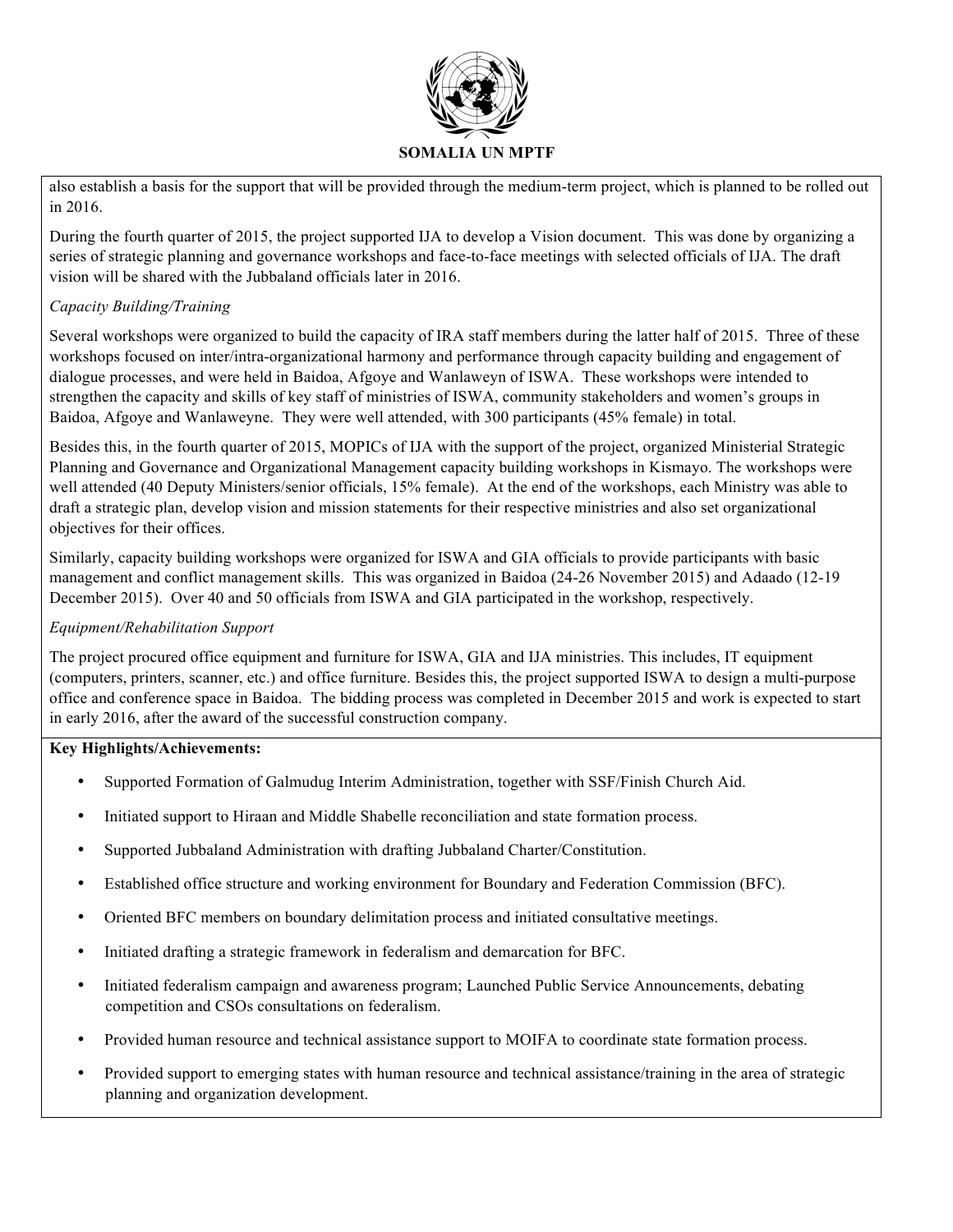

• Provided office equipment/furniture support to emerging states (second round of procurement in final stage).

#### **Challenges (incl: Delays or Deviations) and Lessons Learnt:**

#### *Lessons Learnt*

Somalia's 2012 Provisional Constitution established a framework for a federal Somali republic. However, it provides only limited guidance on how federal member states should be formed and also left for future deliberation how such a federal system will work, including the distribution of powers and responsibilities between the Federal Government and the emerging federal states. Because federalism represents a new political dispensation for Somalia, there is a lack of proven lessons learned with specific regard to the formation of new state governance structures and capacity development within an as yet undefined devolution of powers. Nonetheless, there are a number of lessons learned through other UN supported governance programs, such as JPLG and SIDP. These are reflected in the project document for the recently approved "Support to Emerging Federal States Project" and include:

- *Somalia ownership:* The first development principle of the Somali Compact is that 'Development is Somalia-owned and Somali led.' The initial concept for the project was designed with both the FGS MOIFA, in particular the Directorate of Federalism, and with representatives from interim federal states in Kismayo and Baidoa, and technical committee members from the Central Regions process.
- *Working in partnership with others***:** The tasks ahead are formidable and will require multiple partners working together. During the ISWA formation process, the UN-UNDP and UNSOM – worked in tandem with other external partners such as the Somalia Stability Fund in which the agencies' respective inputs complemented one another. Similarly, through the inception Project, the UN is also working with the SSF and its partners, Finn Church Aid and the Centre for Research and Dialogue, on support to the Central Regions Technical Committee. Such partnerships not only catalyze financial and technical resources, but also ensure that the international community is supporting one direction for the state formation and capacity building process.
- *Presence on the ground:* In the past, due to lack of access, many projects have not benefitted from an agency presence on the ground where activities are being delivered. As a result, projects have at times been delayed, and the implementing agency has not always understood local dynamics or enjoyed collaborative relations with primary stakeholders on the ground.
- *Facilitating linkages:* Key to the success of new federal member states and how they contribute to Somalia's lasting peace and stability will be how they engage with both the federal center and with their regional and district counterparts.
- *Depth over breadth:* When conducting assessments with interim state administrations in both Kismayo and in Baidoa, the UNDP team designing the Project has been told the needs are "countless." Clearly, needs must be prioritized.
- *Ensuring citizen participation:* One of the lessons in building stable new government structures at any level is ensuring citizen participation and confidence in those structures so that they enjoy the support of their citizenry. Addressing both the supply and demand-side of government has proven a key ingredient to stability and improvement of state-society relations.

# *Challenges*

There have been several key challenges to project delivery and the achievement of project objectives. Insecurity that prevents access to emerging states, consistent political leadership, operational capacity to allow for effective project engagement and the establishment of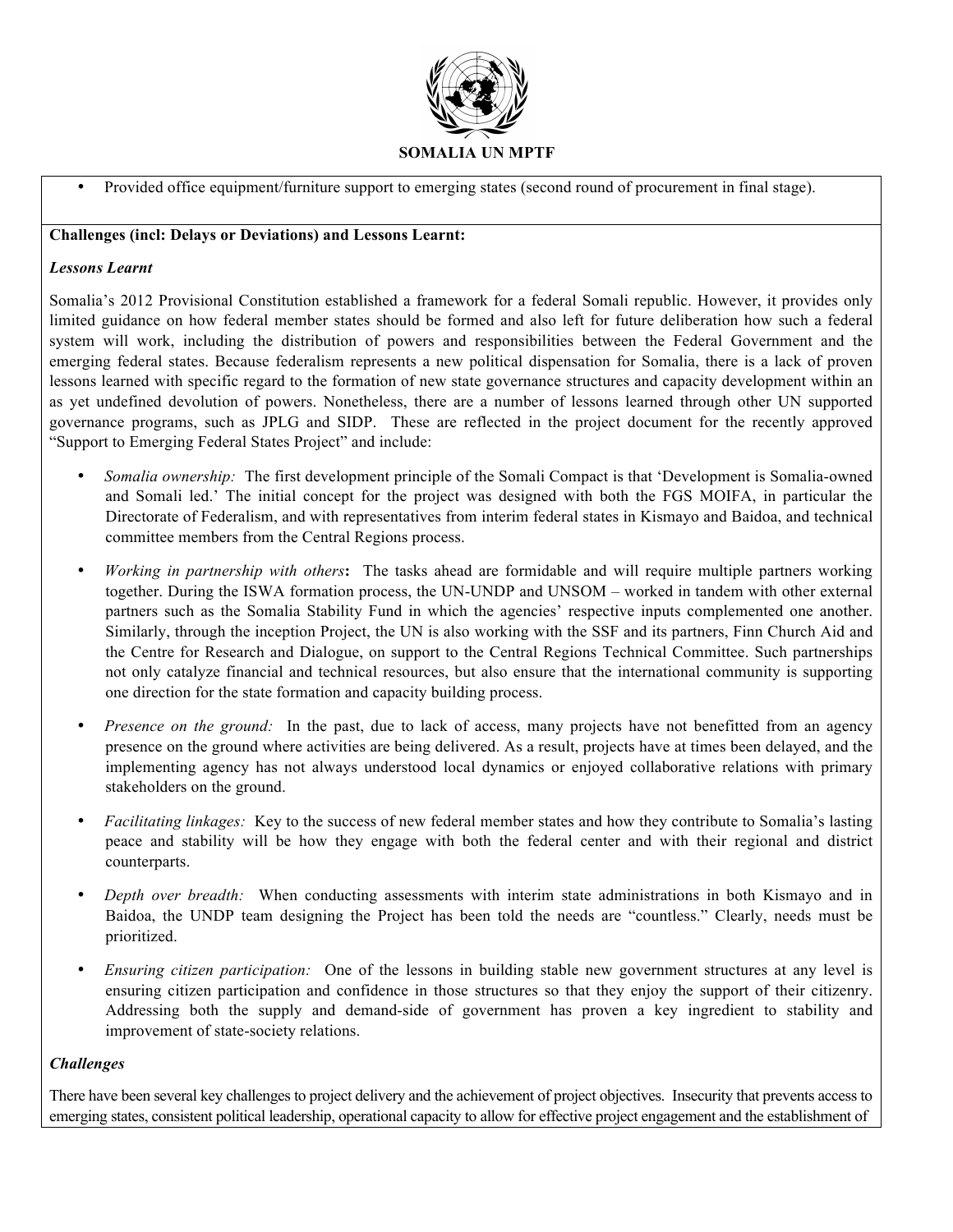

realistic expectations are amongst the most important challenges. More specifically:

- *Security:* Security attacks against government establishments remain a key challenge in Mogadishu and other parts of Somalia. The latest hard-hitting attack was the collateral damage that the UNDP UN Common Compound (UNCC) suffered when the Jazeera Hotel was bombed causing structural damages to the UNCC on 26 July 2015. UNDP staff housed at the UNCC had to be relocated to the Mogadishu International Airport (MIA) which meant a hiatus in the close working relationship between National staff and the international staff who are mainly based at the MIA. The constant Security Threat Information Alerts disrupt work for fear of the unknown. A significant number of days are lost as national staff have to work from home and meetings outside the protected zones have to be cancelled due to security reasons. This, at times, reduces the momentum in project implementation.
- *Political:* Political disagreements at the federal level, between the new IRAs and the FGS and between the IRAs themselves have posed delays and challenges for the state formation process. On 12 August 2015 an impeachment motion against the FGS President was submitted to the Speaker of the Parliament by around 90 legislators. Although this situation did not lead to a complete stop in government programs, it definitely caused noticeable disturbances as senior government officials diverted time to attending to this matter. Another source of project implementation delays due to political disagreement occurred when a vote of no confidence was passed by the FGS Parliament on the IJA House of Assembly. This resulted in a standoff between the two, which was only resolved after a number of talks/meetings. The constant fighting between clan groups in the GIA is another clear example of how peace can be threatened and decision makers have to spend more time in reconciliation meetings rather than on the state building processes.
- *Lack of baseline information:* There was no baseline data at the regional level at the start of the project. UNDP, however, began to address this issue during its first phase, and will continue to address it through the ongoing development of measurement systems, databases and systematic collection of measurable data. UNDP will introduce a number of measurement systems for capacity development specially designed to track the progress against the UNDP state formation and public administration indicators in coordination with the FGS.
- *Financial:* The budget cost for the accommodation of the BFC members was not anticipated and it took a sizeable amount of the funds set aside for project implementation. Somalia's security remains precarious for government officials who are targeted for their involvement with the FGS. The project paid for the BFC Commissioners to stay in safe places (usually hotels) and these come at a high cost.
- *Human resources:* Due to a lack of funding at the beginning of the project, the project team was not adequately staffed, which created challenges for implementation and monitoring. With new funding available, the project team has expanded to include an International Finance Specialist to be shared between the States Formation project and the SIP Project, an International UN Volunteer in charge of Monitoring and Evaluation, a Finance Specialist (Somali) and a Project Specialist (Somali). The lack of qualified human resources at the IRAs level affects the project's work with the government administration. To address this challenge, UNDP is supporting the new administrations to engage new staff in the form of Local Technical Advisors and Graduate Interns. More orientation and trainings for the newly employed personnel will be considered.
- *Logistics:* Planning for reconciliation meetings is no small task as chartered flights usually have to be arranged to transport delegates from one area to the other. As the Head of the UN in Somalia noted, Somalia is a "road-less" country that needs air transport if people are to move with ease and on time to important events. Chartered flights come with both a significant financial obligation and stringent corporate procurement rules, which, at times, delays operations. The UNDP team has, however, come up with mitigating measures such as collaborating with UNSOM and the UN Humanitarian Air Service teams who have made it much easier to transport delegates.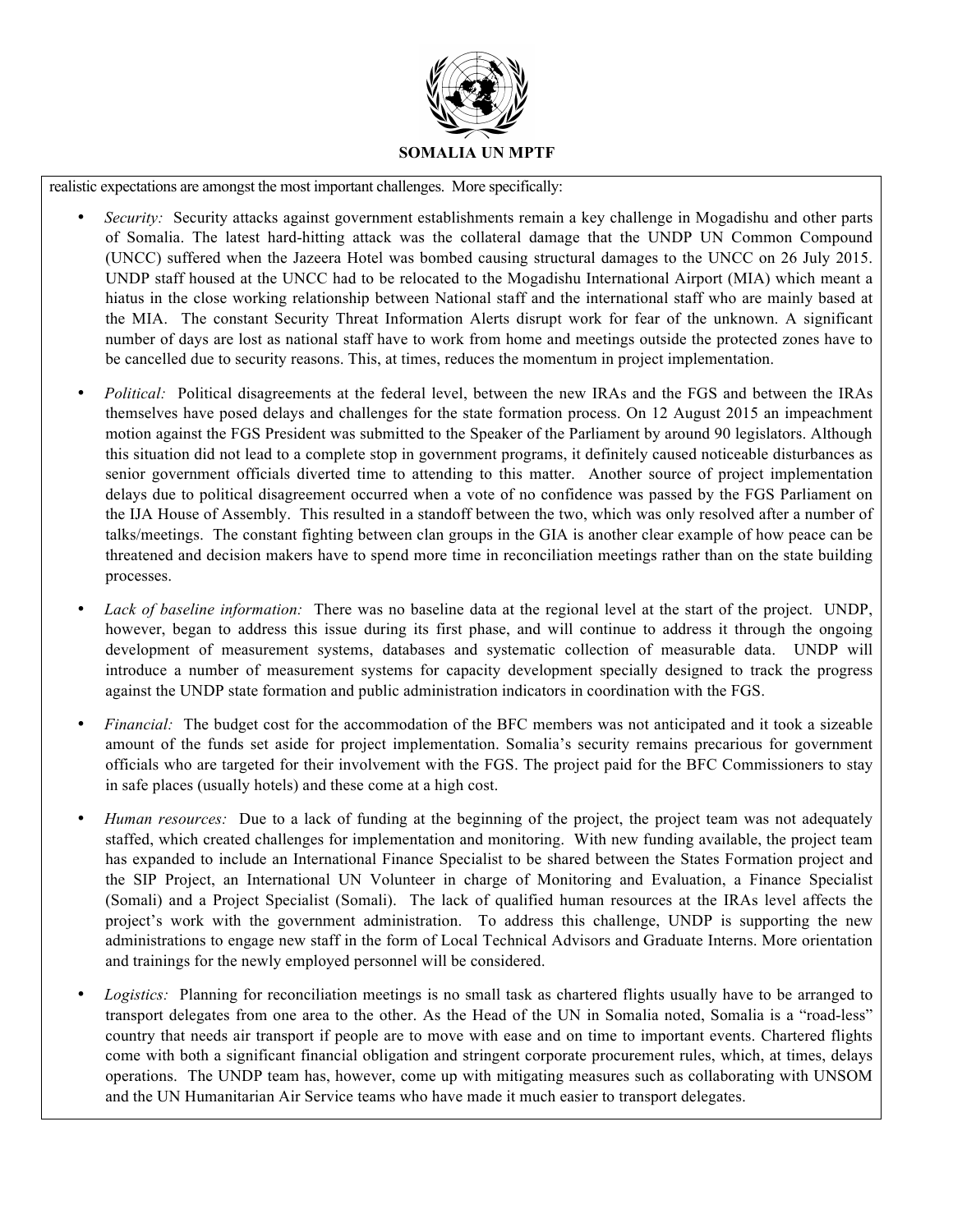

• *Communication (language barriers):* The use of English as the main means of communication in Somalia presents challenges when meetings are conducted with government partners, especially older civil servants. In a number of occasions presentations end up being translated and it is not possible to gauge how much of the content is lost in translation.

Sustained support from all concerned actors, including the UN, government and donors, is essential to remaining on course and to securing gains achieved. The highest level of adaptability and creativity on behalf of the entire project team and Somali counterparts is also critical and will continue to be leveraged to ensure ongoing progress in the achievement of overall project objectives.

# *Project Delays/Deviations*

The project was endorsed by SDRF on 21 March 2015, while the project document was signed in June 2015 and started implementation in the third quarter of the year. The delay happened due to formal contract agreements with donors and fund disbursements to the project. Besides this, there were a couple of new priorities included, which were not initially budgeted for in the project. These include:

- The inclusion of new activities, particularly: accommodation support to the BFC; the emerging need to support the Hiraan and Middle Shabelle reconciliation and state formation process; and support to MOIFA to establish a federal states coordination unit.
- The improved understanding of the actual costs involved in the organization of specific activities, particularly: support to the GIA formation process; and additional support for BFC with office equipment and soft-skin vehicles.

The above activities were endorsed by the Project Board. Further, at the project board meeting held on 10 December 2015, the project was provided a maximum extension of three months (until 31 March 2016) to allow sufficient time to transition to the medium-term project. This will include the endorsement of the medium-term project by SDRF and AWP/Monitoring indicators/plan endorsement by partners.

# **Peace-building impact/efforts**

Key factors in the success of newly-established states and how they contribute to Somalia's lasting peace and stability will be how they engage with the federal level, their relationship with their regional and district counterparts and buy-in from communities. Through support for boundary and federalism processes, state-led reconciliation efforts, capacity building and public outreach campaigns, the states formation project enables the nascent administrations of Somalia to fulfill core governance functions and establish the essential foundations for longer-term peace and development. Specific peacebuilding efforts supported by the project over the reporting period include:

- The provision of logistic and financial support for reconciliation meetings held by the IJA Leader in Dollow in August 2015. Differences with some of the key Marehan actors opposed to the IJA, particularly around the issue of inclusivity in the Regional Assembly, were partially resolved as a result of the conference.
- The organization of workshops to bring the different levels of administration, officials and stakeholders to a common understanding of ISWA, the state-building agenda and the way forward. Earlier in 2015, clashes between the Biimal and Habardigir clans had threatened to thwart the progress of the ISWA, but these issues were largely diffused through workshops supported by the project.
- Support for FGS in organizing and facilitating pre-state formation reconciliation conferences for Hiraan and Middle Shabelle that led to an agreement between the Mohaed Muse and Walamoy clans over their 2013 conflict, allowing the state formation process to move forward.

The project also contributes to enhancing the role of women in the boundary and federalism process, including as peace-